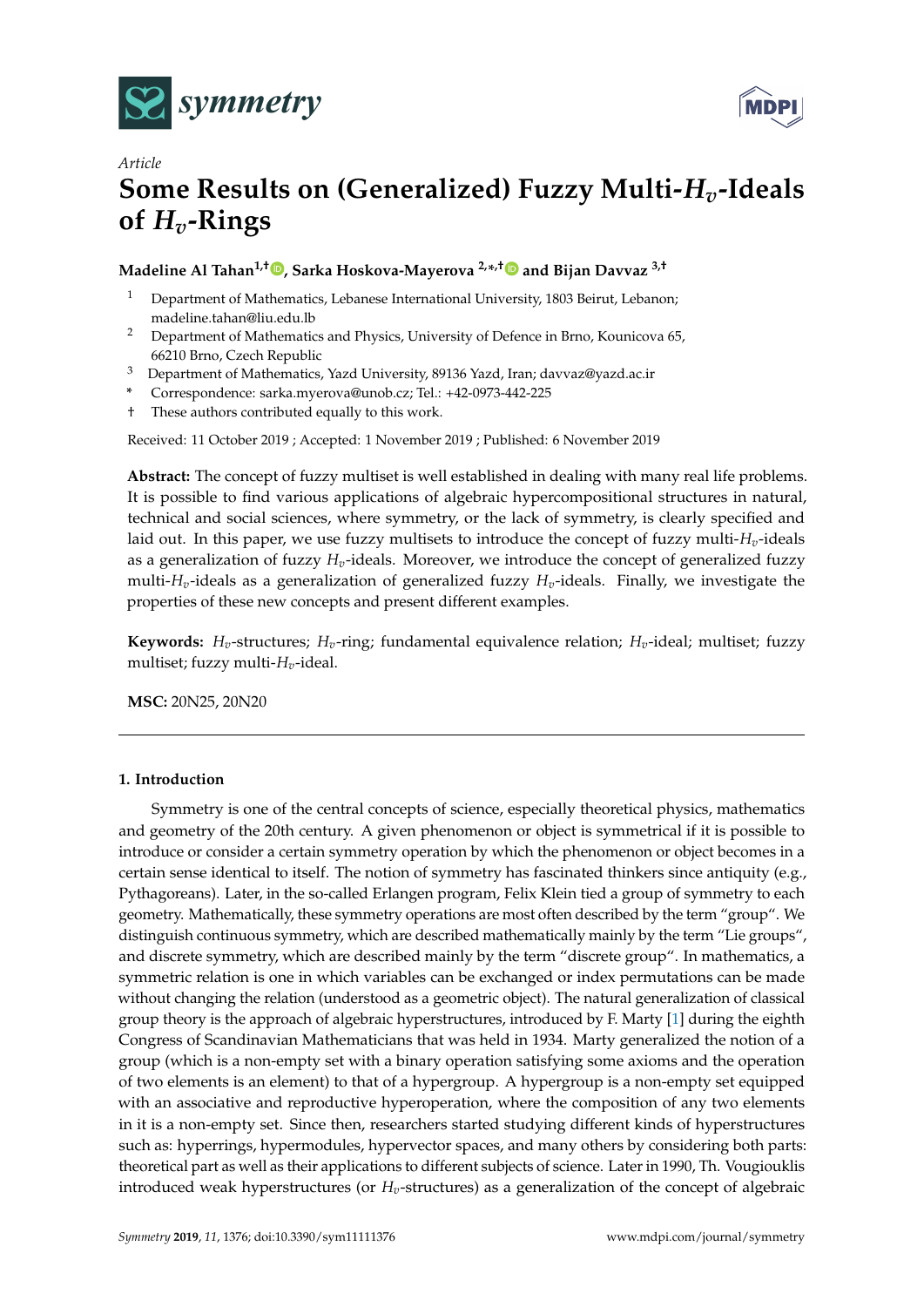hyperstructures (hypergroups, hyperrings, hypermodules). The name "weak hyperstructures" is due to having some axioms of classical algebraic hyperstructures are replaced by their corresponding weak axioms in weak hyperstructures. Many researchers such as Corsini [\[2\]](#page-12-1), Corsini and Leoreanu [\[3\]](#page-12-2), Davvaz [\[4](#page-12-3)[,5\]](#page-12-4), Davvaz and Leoreanu-Fotea [\[6\]](#page-12-5), Davvaz and Cristea [\[7\]](#page-12-6) and Vougiouklis [\[8\]](#page-12-7) wrote books related to (weak) hyperstructure theory and their applications. An overview about hyperstructure theory was published by Hoskova and Chvalina in [\[9\]](#page-12-8).

On the other hand, fuzzy mathematics is an almost new branch in mathematics which was introduced in 1965 by Zadeh (see [\[10\]](#page-12-9)). It is an extension of the classical notion of set and it is related to fuzzy set theory and fuzzy logic. Fuzzy sets are sets whose elements have degrees of membership that vary between 0 and 1 both inclusive. In classical set theory, the elements' membership in a certain set is usually identified by the condition that an element either belongs to the set or does not belong to it. By contrast, fuzzy set theory enables the gradual evaluation of the membership of elements in a set with values ranging between 0 and 1. If the membership function of a fuzzy set takes only the values 0, 1 then we go back to the classical notion of a set. As a generalization of fuzzy sets, Yager [\[11\]](#page-12-10) introduced the concept of Fuzzy Multiset and investigated a calculus for them. Fuzzy Multiset permits the occurrence of an element more than once and each occurrence may have the same or different membership values.

In [\[12\]](#page-12-11), Onasanya and Hoskova-Mayerova introduced multi-fuzzy groups induced by multisets. In [\[13](#page-12-12)[,14\]](#page-13-0), the authors studied fuzzy multi-polygroups and fuzzy multi-hypergroups. Moreover, Davvaz [\[15\]](#page-13-1) and Davvaz et al. [\[16\]](#page-13-2) discussed fuzzy *Hv*-ideals and generalized fuzzy *Hv*-ideals and investigated their properties. Our paper generalizes the work in [\[12,](#page-12-11)[13,](#page-12-12)[15,](#page-13-1)[17\]](#page-13-3) to combine *Hv*-rings and fuzzy multisets. More specifically, it is concerned about fuzzy multi-*Hv*-ideals and generalized fuzzy multi-*Hv*-ideals and it is constructed subsequently: Our motivation is described in Introduction, Section 2 presents basic notions with respect to (weak) hyperstructures and fuzzy multisets that are used throughout the paper. Section 3 defines and studies the properties of fuzzy multi-*Hv*-ideals and their relation to *Hv*-ideals. Finally, Section 4 defines generalized fuzzy multi-*Hv*-ideals and studies their properties.

#### **2. Basic Definitions**

In this section, we present some preliminary definitions and results related to hyperstructure theory [\[3,](#page-12-2)[4,](#page-12-3)[6\]](#page-12-5) and fuzzy multisets [\[18\]](#page-13-4) that are used throughout the paper.

#### *2.1. (Weak) Hyperstructure Theory*

Let *H* be a non-empty set and  $\mathcal{P}^*(H)$  be the set of all non-empty subsets of *H*. Then, a mapping ◦ : *H* × *H* → P<sup>∗</sup> (*H*) is called a *binary hyperoperation* on *H*. The couple (*H*, ◦) is called a *hypergroupoid*. In this definition, if *X* and *Y* are two non-empty subsets of *H* and *h* ∈ *H*, then we define:

$$
X \circ Y = \bigcup_{\substack{x \in X \\ y \in Y}} x \circ y, \ h \circ X = \{h\} \circ X \text{ and } X \circ h = X \circ \{h\}.
$$

 $H_v$ -structures were introduced by T. Vougiouklis, and studied in detail in [\[8,](#page-12-7)[19](#page-13-5)[,20\]](#page-13-6), as a generalization of the ordinary algebraic hyperstructures. The equalities presented in some axioms of classical algebraic hyperstructures are substituted by non-empty intersection in *Hv*-structures. A hypergroupoid  $(H, \circ)$  is called a *quasi-hypergroup* if  $a \circ H = H \circ a = H$  for all  $a \in H$ . And it is called an  $H_v$ -semigroup if  $(x \circ (y \circ z)) \cap ((x \circ y) \circ z) \neq \emptyset$  for all  $x, y, z \in H$ . A hypergroupoid  $(H, \circ)$  is called an  $H_v$ *-group* if it is a quasi-hypergroup and an  $H_v$ -semigroup. A multivalued system  $(R, +, \cdot)$  is an  $H_v$ -ring if (1)  $(R,+)$  is an  $H_v$ -group; (2)  $(R, \cdot)$  is is an  $H_v$ -semigroup; (3) "·" is weak distributive with respect to +.

Let  ${R_\alpha : \alpha \in \Gamma}$  be a collection of *H<sub>v</sub>*-rings (See [\[7\]](#page-12-6)) and  $\prod_{\alpha \in \Gamma} R_\alpha = {< x_\alpha >: x_\alpha \in R_\alpha}.$ Then  $(\prod_{\alpha \in \Gamma} R_{\alpha}, \oplus, \otimes)$  is an  $H_v$ -ring, where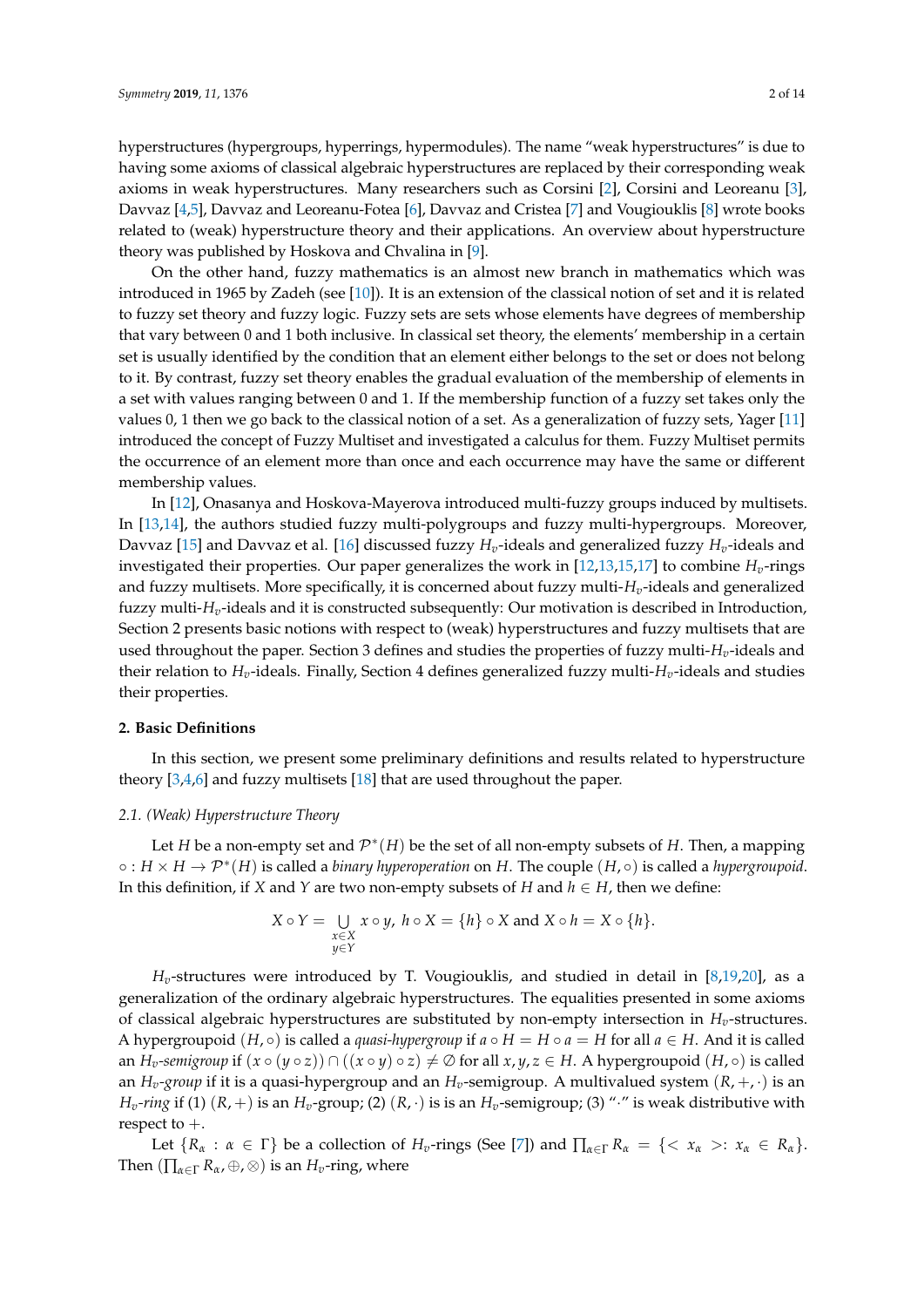$$
\langle x_{\alpha} \rangle \oplus \langle y_{\alpha} \rangle = \{ \langle z_{\alpha} \rangle : z_{\alpha} \in x_{\alpha} + y_{\alpha}, \alpha \in \Gamma \},
$$
  

$$
\langle x_{\alpha} \rangle \otimes \langle y_{\alpha} \rangle = \{ \langle z_{\alpha} \rangle : z_{\alpha} \in x_{\alpha} \cdot y_{\alpha}, \alpha \in \Gamma \}.
$$

A subset *S* of an  $H_v$ -ring  $(R, +, \cdot)$  is called an  $H_v$ -subring if  $(S, +, \cdot)$  is an  $H_v$ -ring. To prove that  $(S, +, \cdot)$  is an  $H_v$ -subring of  $(R, +, \cdot)$ , it suffices to show that  $x + S = S + x = S$  and  $x \cdot y \subseteq S$  for all *x*, *y* ∈ *R*. An *H*<sub>*v*</sub>-subring *S* of (*R*, +, ·) is called an *H*<sub>*v*</sub>-ideal of *R* if *R* · *S* ⊆ *S* and *S* · *R* ⊆ *S*.

Let  $(R, +, *)$  and  $(S, +', *')$  be two  $H_v$ -rings. Then  $f : R \to S$  is said to be *strong homomorphism* if  $f(x+y) = f(x) + f(y)$  and  $f(x \star y) = f(x) \star' f(y)$  for all  $x, y \in R$ .  $(R, +, \star)$  and  $(S, +', \star')$  are called *isomorphic H*<sub>*v*</sub>-*rings*, and written as *R*  $\cong$  *S*, if there exists a bijective function  $f : R \to S$  that is also a strong homomorphism.

Fundamental relations are used as a tool to connect and relate the classes of hyperstuctures and algebraic structures together. In [\[8\]](#page-12-7), Vougiouklis defined the notion of fundamental relation on *Hv*-rings. Koskas [\[21\]](#page-13-7) introduced the fundamental relation *β* ? on hypergroups and later in 1990, Vougiouklis [\[8\]](#page-12-7) introduced the fundamental relation  $\gamma^*$  on hyperrings. These fundamental relations  $\beta^*$ (for hypergroups ( $H_v$ -groups)) and  $\gamma^{\star}$  (for hyperrings ( $H_v$ -rings)) are defined as the smallest strongly regular equivalence relations so that the quotient would be group and ring respectively. Many authors studied fundamental relations such as: Antampoufis and Hoskova-Mayerova [\[22\]](#page-13-8), Corsini [\[2\]](#page-12-1), Cristea and Norouzi [\[23](#page-13-9)[–26\]](#page-13-10), Davvaz [\[16\]](#page-13-2), Freni [\[27\]](#page-13-11), etc..

For all  $n > 1$ , we define the relation  $\gamma$  on an  $H_v$ -ring  $(R, +, \cdot)$  as follows:

 $a\gamma b \Longleftrightarrow \{a, b\} \subseteq u$ , *u* is any finite sum of finite products of elements in *R*.

Clearly, the relation  $\gamma$  is reflexive and symmetric. The  $\gamma^\star$ , the transitive closure of  $\gamma$ , is called the *fundamental equivalence relation on R* and  $(R/\gamma^*, \oplus, \odot)$  is its *fundamental ring*, where for all *a*,  $b \in R$ ,

$$
\gamma^*(a) \oplus \gamma^*(b) = \gamma^*(c) \text{ for all } c \in \gamma^*(a) + \gamma^*(b),
$$
  

$$
\gamma^*(a) \odot \gamma^*(b) = \gamma^*(c) \text{ for all } c \in \gamma^*(a) \cdot \gamma^*(b).
$$

#### *2.2. Fuzzy multisets*

A multiset (or bag) is a set containing repeated elements. [\[28](#page-13-12)[,29\]](#page-13-13) A fuzzy multiset is a generalization of fuzzy set and it was introduced by Yager in [\[11\]](#page-12-10) under the name *fuzzy bag*. In these fuzzy bags the count of the number of elements itself becomes a crisp bag.

**Definition 1** ([\[10\]](#page-12-9))**.** *Let U be any non-empty set. A fuzzy set on U is characterized by a membership function µA*(*x*) *that assigns any element in U a grade of membership in A. The fuzzy set may be represented by the set of ordered pairs*  $A = \{(x, \mu_A(x)) : x \in U\}$ , *where*  $\mu_A(x) \in [0, 1]$ *.* 

**Definition 2** ([\[30\]](#page-13-14))**.** *Let X be a non-empty set and Q be the set of all crisp multisets drawn from the interval* [0, 1]. A fuzzy multiset A drawn from X is represented by a function  $CM_A : X \to Q$ .

In the above definition, the value *CM<sub>A</sub>*(*x*) is a crisp multiset drawn from [0, 1]. For each  $x \in X$ ,  $CM_A(x)$  is defined as the decreasingly ordered sequence of elements and it is denoted by:

$$
\{\mu_A^1(x), \mu_A^2(x), \ldots, \mu_A^p(x)\} : \mu_A^1(x) \ge \mu_A^2(x) \ge \ldots \ge \mu_A^p(x).
$$

A fuzzy set on a set *X* can be considered as a special case of fuzzy multiset where  $CM_A(x)$  =  $\{\mu_A^1(x)\}\$ for all  $x \in X$ .

<span id="page-2-0"></span>**Example 1.** Let  $X = \{a, b, c, d\}$ . Then  $A = \{(0.7, 0.5) / b, (0.7, 0.2, 0.1, 0.1) / c, (0.3, 0.1) / d\}$  and  $B =$ {(1, 1)/*a*,(0.7, 0.6, 0.5, 0.1)/*b*,(0.3, 0.1)/*c*,(0.5, 0.4, 0.1)/*d*} *are fuzzy multisets of X.*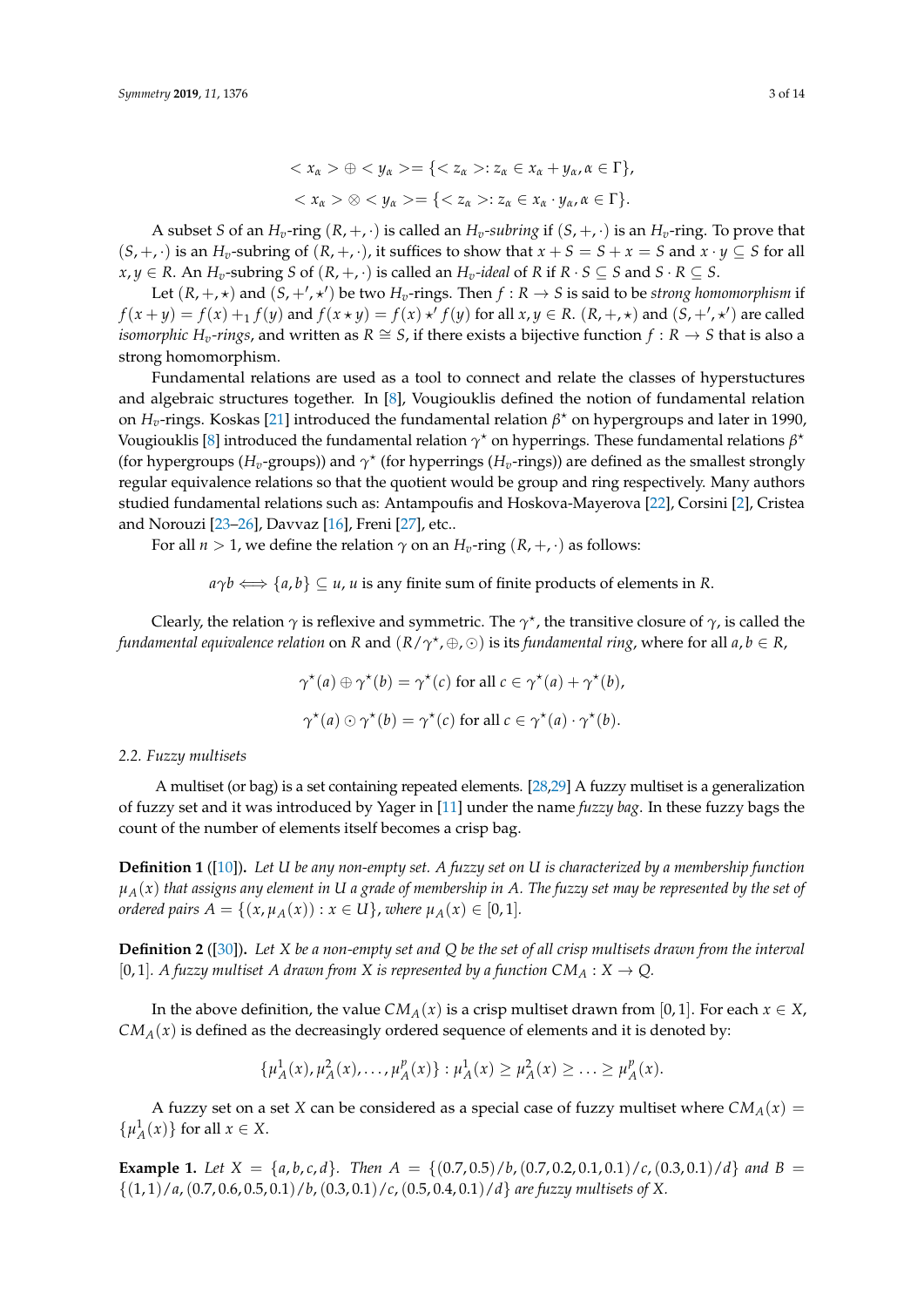In Example [1,](#page-2-0) by  $(0.7, 0.5)/b$  we mean that  $CM_A(b) = (0.7, 0.5)$ .

**Definition 3** ([\[31\]](#page-13-15)). Let  $X, Y$  be non-empty sets,  $f : X \to Y$  be a mapping, and A a fuzzy multiset of X and B *a fuzzy multiset of Y. Then*

*1. The image of A under f is denoted by f*(*A*) *or*

$$
CM_{f(A)}(y) = \begin{cases} V_{f(x)=y} CM_A(x) & if f^{-1}(y) \neq \emptyset \\ 0 & otherwise. \end{cases}
$$

*2. The inverse image of B under f is denoted by*  $f^{-1}(B)$  *where*  $CM_{f^{-1}(B)}(x) = CM_B(f(x))$ *.* 

**Example 2.** *Let X be a non-empty set, S be a non-empty subset of X, and A be a fuzzy multiset of S. By considering the inclusion map*  $f : S \to X$ ,  $f(x) = x$  *for all*  $x \in S$ , *we get that* 

$$
CM_{f(A)}(x) = \begin{cases} CM_A(x) & \text{if } x \in S \\ 0 & \text{otherwise.} \end{cases}
$$

*is a fuzzy multiset of X.*

#### **3. Fuzzy Multi-***Hv***-Ideal**

In this section, we introduce for the first time the notion of fuzzy multi-*Hv*-ideal as a generalization of fuzzy *Hv*-ideal, present several examples and results related to this new concept. The results in [\[15\]](#page-13-1) related to fuzzy *Hv*-ideals can be considered as a special case of the results of this section.

<span id="page-3-0"></span>**Definition 4.** Let  $(R, +, \cdot)$  be an  $H_n$ -ring. A fuzzy multiset A (with fuzzy count function  $CM_A$ ) over R is a *fuzzy multi-H<sub>v</sub>-ideal of R if for all*  $x, y \in R$ *, the following conditions hold.* 

- *1.*  $CM_A(x) \wedge CM_A(y) \leq \inf\{CM_A(z) : z \in x + y\}$
- *2. for every*  $x, a \in \mathbb{R}$  *there exists*  $y \in \mathbb{R}$  *such that*  $x \in a + y$  *and*  $CM_A(x) \wedge CM_A(a) \leq CM_A(y)$ ;
- *3. for every x, a* ∈ *R there exists*  $z$  ∈ *H such that*  $x$  ∈  $z$  + *a and*  $CM_A(x) \land CM_A(a) \leq CM_A(z)$ *;*
- 4. *CM<sub>A</sub>*(*x*)  $\vee$  *CM<sub>A</sub>*(*y*)  $\leq$  *CM<sub>A</sub>*(*z*) *for all z*  $\in$  *x* · *y*.

**Remark 1.** Let  $(R, +, \cdot)$  be an  $H_v$ -ring with " $+$ " a commutative hyperoperation and A be a fuzzy multiset *over R. To prove that A is a fuzzy multi-Hv-ideal of R, it suffices to prove Conditions 1, 2, and 4 or Conditions 1, 3, and 4 of Definition [4.](#page-3-0) This is clear as in the case of commutative Hv-group, Conditions 2 and 3 are equivalent to each other.*

<span id="page-3-1"></span>**Example 3.** Let  $(R, +, \cdot)$  be an  $H_v$ -ring with a fixed element  $a \in R$  and A be a fuzzy multiset of R defined as  $CM_A(x) = CM_A(a)$  for all  $x \in R$ . Then A is a fuzzy multi-H<sub>v</sub>-ideal of R (the constant fuzzy multi-H<sub>v</sub>-ideal.).

**Remark 2.** Let  $(R, +, \cdot)$  be an  $H_v$ -ring. Then we can define at least one fuzzy multi- $H_v$ -ideal of  $R$  which is *mainly the one that is defined in Example [3.](#page-3-1)*

We present some examples on non-constant fuzzy multi- $H_v$ -ideals.

<span id="page-3-2"></span>**Example 4.** Let  $(R_1, +_1, \cdot_1)$  be the H<sub>*v*</sub>-ring defined as follows:

| $+1$ | O)    |       |
|------|-------|-------|
| 0    | 0     | $R_1$ |
|      | $R_1$ |       |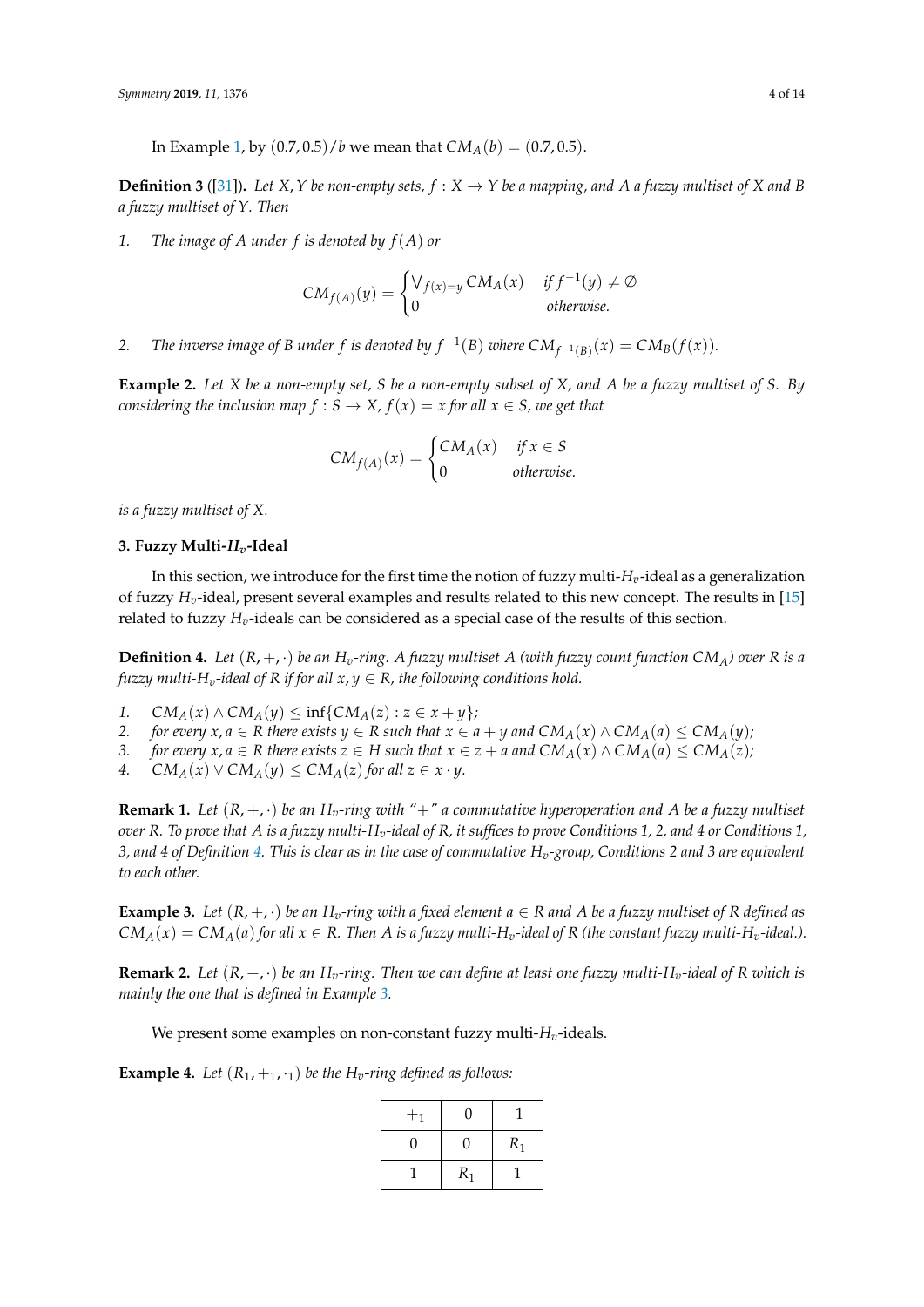|   | 0 |                    |
|---|---|--------------------|
| 0 | 0 | 0                  |
|   | 0 | $\ensuremath{R}_1$ |

*It is clear that*  $A = \{(0.8, 0.6, 0.6, 0.1)/0, (0.5, 0.4, 0.4)/1\}$  *is a fuzzy multi-H<sub>v</sub>-ideal of*  $R_1$ *.* 

<span id="page-4-2"></span>**Example 5.** *Let*  $(R_2, +_2, \cdot_2)$  *be the*  $H_v$ *-ring defined by the following tables:* 

| $+2$             | $\boldsymbol{a}$ | $\boldsymbol{b}$            | $\mathcal C$                       |
|------------------|------------------|-----------------------------|------------------------------------|
| $\it a$          | а                | $\boldsymbol{b}$            | $\mathcal C$                       |
| $\boldsymbol{b}$ | b                | $\boldsymbol{b}$            | $\ensuremath{R_{\text{2}}}\xspace$ |
| $\mathcal C$     | $\mathcal C$     | $\ensuremath{R_{\text{2}}}$ | $\mathcal{C}_{0}$                  |
|                  |                  |                             |                                    |
| $\cdot$ 2        | $\boldsymbol{a}$ | b                           | C                                  |
| $\boldsymbol{a}$ | а                | $\it a$                     | $\it a$                            |
| b                | $\boldsymbol{a}$ | $\boldsymbol{b}$            | $\mathcal C$                       |
| $\mathcal C$     | а                | $\boldsymbol{b}$            | $\mathcal C$                       |

*It is clear that*  $A = \{(0.9, 0.7, 0.6, 0.6, 0.1)/a, (0.8, 0.4, 0.2)/b, (0.8, 0.4, 0.2)/c\}$  *is a fuzzy multi-H<sub>v</sub>-ideal of R*2*.*

<span id="page-4-1"></span>**Example 6.** *Let*  $(R_3, +_3, \cdot_3)$  *be the*  $H_v$ *-ring defined by the following tables:* 

| $+3$             | $\boldsymbol{d}$ | $\ell$           |                  |
|------------------|------------------|------------------|------------------|
| d                | $\boldsymbol{d}$ | $\ell$           |                  |
| $\mathfrak{e}$   | $\mathfrak{e}$   | $\{e,f\}$        | $\boldsymbol{d}$ |
| f                |                  | $\ell$           | $\boldsymbol{d}$ |
|                  |                  |                  |                  |
| $\cdot$ 3        | $\boldsymbol{d}$ | $\boldsymbol{e}$ |                  |
| $\boldsymbol{d}$ | $\boldsymbol{d}$ | $\boldsymbol{d}$ | $\boldsymbol{d}$ |
| $\mathfrak{e}$   | $\boldsymbol{d}$ | $\mathfrak{e}$   |                  |
|                  | $\boldsymbol{d}$ |                  | $\boldsymbol{d}$ |

*It is clear that both: A* = {(0.9, 0.7, 0.6, 0.6, 0.1)/*d*,(0.9, 0.7, 0.6, 0.6, 0.1)/ *f* } *and*  $B = \{(0.9, 0.8, 0.8, 0.1)/d\}$  *are fuzzy multi-H<sub>v</sub>-ideals of R<sub>3</sub>.* 

<span id="page-4-0"></span>**Proposition 1.** Let  $(R, +)$  be an  $H_v$ -group and "·" be any hyperoperation on R with  $\{x, y\} \subseteq x \cdot y$  for all  $x, y \in R$ . Then *A* is a fuzzy multi–H<sub>v</sub>-ideal of the H<sub>v</sub>-ring  $(R, +, \cdot)$  if and only if *A* is the constant fuzzy *multi-Hv-ideal of R.*

**Proof.** It is clear that if *A* is the fuzzy multiset described in Example [3](#page-3-1) then *A* is a fuzzy multi-*Hv*-ideal of *R*. Let *A* be a fuzzy multi- $H_v$ -ideal of *R* and  $a \in R$ . Having  $x, a \in x \cdot a$  for all  $x \in R$  and Condition 4 of Definition [4](#page-3-0) implies that both *CM*(*x*) and *CM*(*a*) are greater than or equal *CM*(*x*) ∨ *CM*(*a*). Thus,  $CM_A(x) = CM_A(a)$  for all  $x \in R$ .  $\square$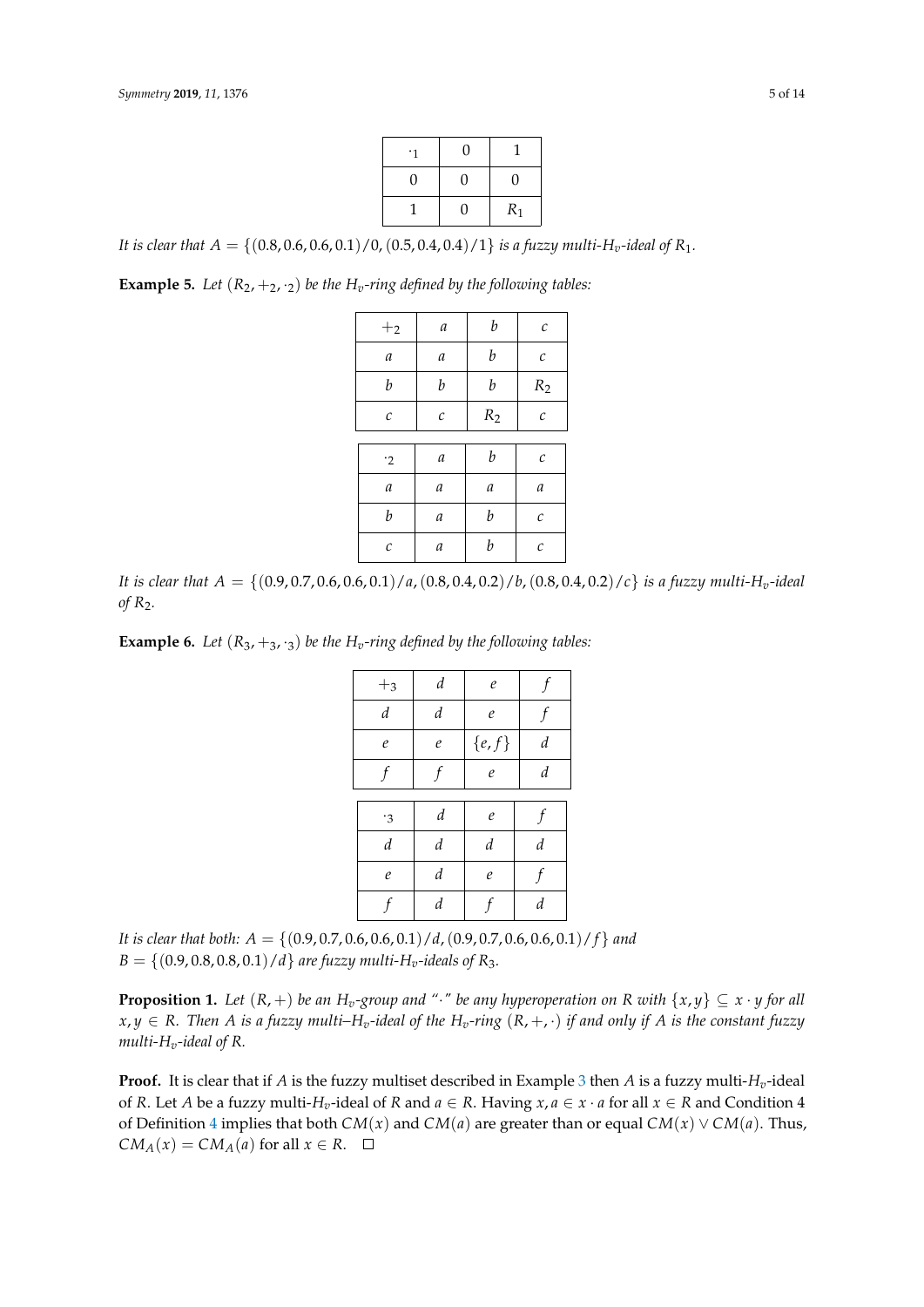|                | 0        | 1              | $\overline{2}$ |
|----------------|----------|----------------|----------------|
| $\Omega$       | 0        | 1              | $\overline{2}$ |
| 1              | 1        | $\overline{2}$ | 0              |
| $\overline{2}$ | 2        | 0              | 1              |
|                |          |                |                |
|                | $\Omega$ | 1              | $\overline{2}$ |
| 0              | ${0,1}$  | ${0,1}$        | ${0,2}$        |
| ${0,1}$<br>1   |          | 1              | ${1, 2}$       |
| $\overline{2}$ | R        | ${1, 2}$       | ${1, 2}$       |

**Example 7.** Let  $(R, +, \cdot)$  be the  $H_v$ -ring defined by the following tables:

*Using Proposition* [1,](#page-4-0) we get that the constant fuzzy multi-H<sub>*v*</sub>-ideal of R is the only fuzzy multi-H<sub>*v*</sub>-ideal of R.

**Notation 1.** Let  $(R, +, \cdot)$  be an  $H_v$ -ring, A be a fuzzy multiset of R and  $CM_A(x)$  =  $(\mu_A^1(x), \mu_A^2(x), \ldots, \mu_A^p)$  $_{A}^{p}(x)$ ). Then

- $CM_A(x) = 0$  if  $\mu_A^1(x) = 0$ ,
- $CM_A(x) > 0$  if  $\mu_A^1(x) > 0$ ,
- $CM_A(x) = 1$  *if*  $CM_A(x) = (1, ..., 1)$  $\frac{1}{\text{s times}}$ *s times* ) *where*

 $s = \max\{k \in \mathbb{N} : CM_A(y) = (\mu_A^1(y), \mu_A^2(y), \ldots, \mu_A^k(y)), \mu_A^k(y) \neq 0, y \in R\}.$ 

**Definition 5.** Let  $(R, +, \cdot)$  be an  $H_v$ -ring and A be a fuzzy multiset of R. Then  $A_x = \{x \in R : CM_A(x) > 0\}$ *and*  $A^* = \{x \in R : CM_A(x) = 1\}.$ 

**Proposition 2.** Let  $(R, +, \cdot)$  be an  $H_v$ -ring and A be a fuzzy multi-H<sub>v</sub>-ideal of R. Then  $A_{\star}$  is either the empty *set or an Hv-ideal of R.*

**Proof.** Let  $a \in A_{\star} \neq \emptyset$ . First, we show that  $a + A_{\star} = A_{\star} + a = A_{\star}$ . We prove  $a + A_{\star} = A_{\star}$  and  $A_{\star} + a = A_{\star}$  is done similarly. For all  $x \in A_{\star}$  and  $z \in a + x$ , we have  $CM_A(z) \geq CM_A(a) \wedge CM_A(x) >$ 0. The latter implies that  $z \in A_*$  and hence,  $A_* + a \subseteq A_*$ . Moreover, for all  $x \in A_*$ , Condition 2 of Definition [4](#page-3-0) implies that there exist *y*  $\in$  *R* such that *x*  $\in$  *a* + *y* and *CM<sub><i>A*</sub>(*y*)  $\geq$  *CM<sub><i>A*</sub>(*x*)  $\wedge$  *CM<sub><i>A*</sub>(*a*)  $>$  0. The latter implies that *y*  $\in$  *A*<sub>\*</sub> and *x*  $\in$  *a* + *A*<sub>\*</sub>. Thus, *A*<sub>\*</sub>  $\subseteq$  *a* + *A*<sub>\*</sub>. Now, we prove that *R* · *A*<sub>\*</sub>  $\subseteq$  *A*<sub>\*</sub> and  $A_{\star} \cdot R \subseteq A_{\star}$ . We prove that  $R \cdot A_{\star} \subseteq A_{\star}$  and  $A_{\star} \cdot R \subseteq A_{\star}$  is done similarly. Let  $r \in R$  and *x* ∈ *A*<sub>\*</sub>. Then for all *z* ∈ *r* · *x*, Condition [4](#page-3-0) of Definition 4 implies that *CM*(*z*) ≥ *CM*(*r*) ∨ *CM*(*x*) > 0. Thus,  $z \in A_*$ .  $\square$ 

**Proposition 3.** Let  $(R, +, \cdot)$  be an  $H_v$ -ring and A be a fuzzy multi- $H_v$ -ideal of R. Then  $A^*$  is either the empty *set or an Hv-ideal of R.*

**Proof.** Let  $a \in A^* \neq \emptyset$ . First, we show that  $a + A^* = A^* + a = A^*$ . We prove  $a + A^* = A^*$  and  $A^* + a = A^*$  is done similarly. For all  $x \in A^*$  and  $z \in a + x$ , we have  $CM_A(z) \geq CM_A(a) \wedge CM_A(x) =$ 1. The latter implies that  $z \in A^*$  and hence,  $A^* + a \subseteq A^*$ . Moreover, for all  $x \in A^*$ , Condition 2 of Definition [4](#page-3-0) implies that there exist  $y \in R$  such that  $x \in a + y$  and  $CM_A(y) \geq CM_A(x) \wedge CM_A(a) = 1$ . The latter implies that  $y \in A^*$  and  $x \in a + A^*$ . Thus,  $A^* \subseteq a + A^*$ . Now, we prove that  $R \cdot A^* \subseteq A^*$ and  $A^* \cdot R \subseteq A^*$ . We prove that  $R \cdot A^* \subseteq A^*$  and  $A^* \cdot R \subseteq A^*$  is done similarly. Let  $r \in R$  and  $x \in A^*$ . Then for all  $z \in r \cdot x$ , Condition [4](#page-3-0) of Definition 4 implies that  $CM(z) > CM(r) \vee CM(x) = 1$ . Thus,  $z \in A^*$ .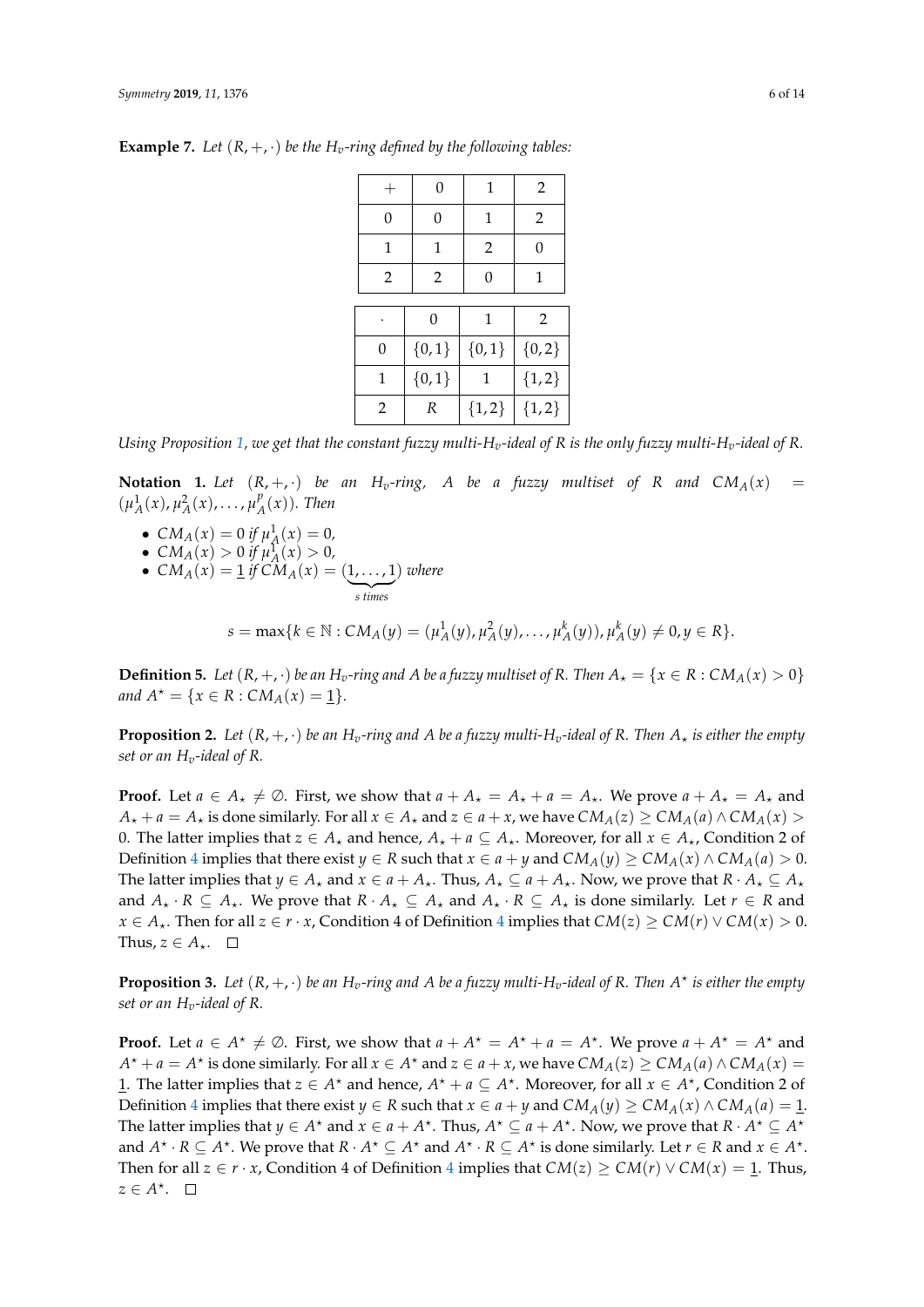**Example 8.** *Let*  $(R_3, +_3, \cdot_3)$  *be the*  $H_v$ *-ring presented in Example* [6.](#page-4-1) *Having A* = {(0.9, 0.7, 0.6, 0.6, 0.1)/*d*,(0.9, 0.7, 0.6, 0.6, 0.1)/ *f* }*, B* = {(0.9, 0.8, 0.8, 0.1)/*d*} *fuzzy multi-Hv-ideals of*  $R_3$ *, we get that*  $A_\star = \{d, f\}$  *and*  $B_\star = \{d\}$  *are*  $H_v$ -ideals of  $R_3$ *. Also,*  $A^\star = B^\star = \emptyset$ *.* 

**Notation 2.** Let  $(R, +, \cdot)$  be an  $H_v$ -ring, A be a fuzzy multiset of R and  $CM_A(x)$  =  $(\mu_A^1(x), \mu_A^2(x), \ldots, \mu_A^p)$  $_{A}^{p}(x)$ ). We say that  $CM_{A}(x) \ge (t_1, ..., t_k)$  if  $p \ge k$  and  $\mu_A^i(x) \ge t_i$  for all  $i = 1, ..., k$ . If  $CM_A(x) \ngeq (t_1, ..., t_k)$  and  $(t_1, ..., t_k) \ngeq CM_A(x)$  then we say that  $CM_A(x)$  and  $(t_1, ..., t_k)$  are *not comparable.*

<span id="page-6-0"></span>**Theorem 1.** Let  $(R, +, \cdot)$  be an  $H_v$ -ring, A a fuzzy multiset of R with fuzzy count function CM and  $t =$  $(t_1,\ldots,t_k)$  where  $t_i\in[0,1]$  for  $i=1,\ldots,k$  and  $t_1\ge t_2\ge\ldots\ge t_k.$  Then A is a fuzzy multi-H<sub>v</sub>-ideal of R if *and only if CM<sup>t</sup> is either the empty set or an Hv-ideal of R.*

**Proof.** Let  $CM_t$  be an  $H_v$ -ideal of *R* and  $x, y \in R$ . By setting  $t_0 = CM(x) \wedge CM(y)$ , we get that  $x, y \in CM_{t_0}$ . Having  $CM_{t_0}$  an  $H_v$ -ideal of *R* implies that for all  $z \in x + y$ ,  $CM(z) \ge t_0 = CM(x) \wedge$ *CM*(*y*). We prove Condition 2 of Definition [4](#page-3-0) and Condition 3 is done similarly. Let  $a, x \in R$  and  $t_0 = CM(x) \wedge CM(a)$ . Then  $a, x \in CM_{t_0}$ . Having  $CM_{t_0}$  an  $H_v$ -ideal of  $R$  implies that  $a + CM_{t_0} = CM_{t_0}$ . The latter implies that there exist  $y \in CM_{t_0}$  such that  $x \in a + y$ . Thus,  $CM(y) \ge t_0 = CM(x) \wedge CM(a)$ . We prove now Condition 4 of Definition [4.](#page-3-0) Let  $x, y \in R$  and  $z \in x \cdot y$ . By setting  $t_1 = CM(x)$  and  $t_2 = CM(y)$ , we get that  $x \in CM_{t_1}$  and  $y \in CM_{t_2}$ . Having  $CM_{t_1} \cdot R \subseteq CM_{t_1}$  and  $R \cdot CM_{t_2} \subseteq CM_{t_2}$ implies that  $z \in CM_{t_1}$  and  $z \in CM_{t_2}$ . Thus,  $CM(z) \geq t_1 \vee t_2 \geq CM(x) \vee CM(y)$ .

Conversely, let *A* be a fuzzy multi-*H*<sub>*v*</sub>-ideal of *R* and *CM*<sub>*t*</sub>  $\neq \emptyset$ . We need to show that *CM*<sub>*t*</sub> =  $a + CM_t = CM_t + a$  for all  $a \in CM_t$ . We prove that  $CM_t = a + CM_t$  and  $CM_t = CM_t + a$  is done similarly. Let  $x \in CM_t$ . Then  $CM(z) \ge CM(x) \wedge CM(a) \ge t$  for all  $z \in a + x$ . The latter implies that *z* ∈ *CM*<sup>*t*</sup>. Thus, *a* + *CM*<sup>*t*</sup> ⊆ *CM*<sup>*t*</sup>. Let *x* ∈ *CM*<sup>*t*</sup>. Since *A* is a fuzzy multi-*H*<sub>*v*</sub>-ideal of *R*, it follows that there exist *y* ∈ *R* such that *x* ∈ *a* + *y* and *CM*(*y*) ≥ *CM*(*x*) ∧ *CM*(*a*) ≥ *t*. The latter implies that  $y \in CM_t$  and hence,  $CM_t \subseteq a + CM_t$ . We prove now that  $R \cdot CM_t \subseteq CM_t$  and  $CM_t \cdot R \subseteq R$  is done similarly. Let  $y \in CM_t$  and  $x \in R$ . For all  $z \in x \cdot y$ , Condition [4](#page-3-0) of Definition 4 implies that  $CM(z) \ge CM(x) \vee CM(y) \ge t$ . Thus,  $z \in CM_t$ .

**Corollary 1.** Let  $(R, +, \cdot)$  be an  $H_v$ -ring. If R has no proper  $H_v$ -ideals then every fuzzy multi- $H_v$ -ideal of R is *the constant fuzzy multi-Hv-ideal.*

**Proof.** Let *A* be a fuzzy multi-*Hv*-ideal of *R* and suppose, to get contradiction, that *A* is not the constant fuzzy multi-*H<sub><i>v*</sub>-ideal. Then there exist  $x, y \in R$  with  $CM(x) \neq CM(y)$ . We have three cases for  $CM(x) \neq CM(y)$ :  $CM(x) < CM(y)$ ,  $CM(x) > CM(y)$ , and  $CM(x)$  and  $CM(y)$  are not comparable. If  $CM(x) < CM(y)$  then  $y \in CM_t$  and  $x \notin CM_t$  for  $t = CM(y)$ . If  $CM(x) > CM(y)$  or *CM*(*x*) and *CM*(*y*) are not comparable, then  $x \in CM_t$  and  $y \notin CM_t$  for  $t = CM(x)$ . Using Theorem [1,](#page-6-0) we get that  $CM_t(\neq R)$  is an  $H_v$ -ideal of  $R$ .  $\Box$ 

**Proposition 4.** Let  $(R, +, \cdot)$  be an  $H_v$ -ring and S be an  $H_v$ -ideal of R. Then  $S = CM_t$  for some  $t = (t_1, \ldots, t_k)$  $\omega$ *here*  $t_i \in [0, 1]$  *for*  $i = 1, ..., k$  *and*  $t_1 \geq t_2 \geq ... \geq t_k$ .

**Proof.** Let  $t = (t_1, \ldots, t_k)$  where  $t_i \in [0, 1]$  for  $i = 1, \ldots, k$  and define the fuzzy multiset *A* of *R* as follows:

 $CM(x) = \begin{cases} t & \text{if } x \in S \\ 0 & \text{if } x \in S \end{cases}$ 0 otherwise.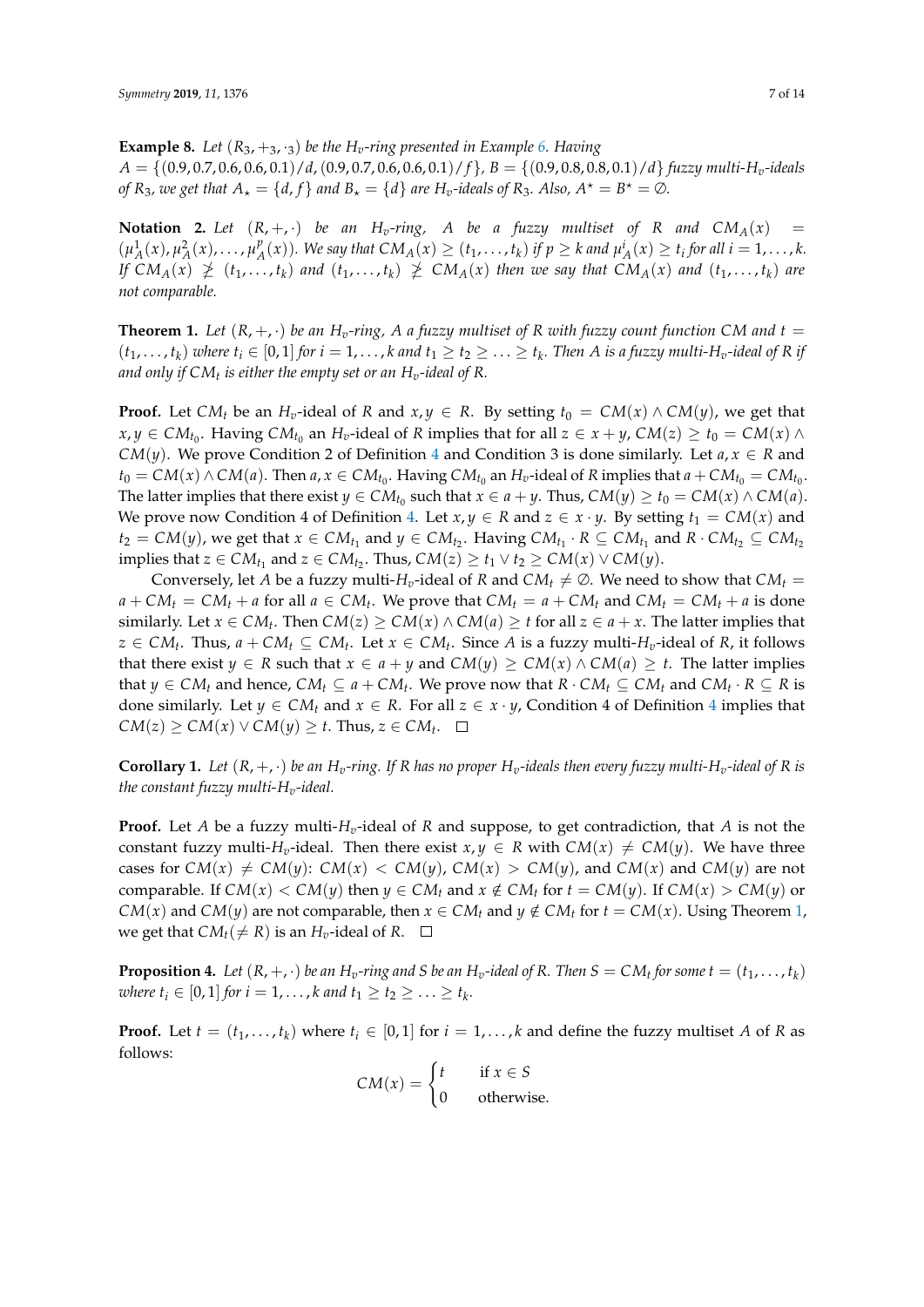It is clear that  $S = CM_t$ . We still need to prove that  $CM$  is a fuzzy multi- $H_v$ -ideal of R. Using Theorem [1,](#page-6-0) it suffices to show that  $CM_\alpha \neq \emptyset$  is an  $H_v$ -ideal of R for all  $\alpha = (a_1, \ldots, a_s)$  with  $a_i \in [0,1]$ and  $a_1 \geq \ldots \geq a_s$  for  $i = 1, \ldots, s$ . One can easily see that

$$
CM_{\alpha} = \begin{cases} R & \text{if } \alpha = 0 \\ S & \text{if } 0 < \alpha \leq t \\ \varnothing & \text{if } (\alpha > t) \text{ or } (\alpha \text{ and } t \text{ are not comparable).} \end{cases}
$$

Thus,  $CM_{\alpha}$  is either the empty set or an  $H_{\alpha}$ -ideal of  $R$ .  $\square$ 

Next, we deal with some operations on fuzzy multi- $H_v$ -ideals.

**Definition 6.** Let  $(R, +, \cdot)$  be an  $H_v$ -ring and A, B be fuzzy multisets of R. Then  $A \circ B$  is defined by the *following fuzzy count function.*

$$
CM_{A\circ B}(x) = \vee \{CM_A(y) \wedge CM_B(z) : x \in y + z\}.
$$

**Theorem 2.** Let  $(R, +, \cdot)$  be an  $H_v$ -ring and A be a fuzzy multiset of H. If A is a fuzzy multi- $H_v$ -ideal of R *then*  $A \circ A = A$ .

**Proof.** Let  $z \in R$ . Then  $CM_A(z) \ge CM_A(x) \wedge CM_A(y)$  for all  $z \in x + y$ . The latter implies that  $CM_A(z) \geq \vee \{CM_A(x) \wedge CM_B(y) : z \in x + y\} \geq CM_{A \circ A}(z)$ . Thus,  $A \circ A \subseteq A$ . Having  $(R, +, \cdot)$  an *H*<sub>*v*</sub>-ring and *A* a fuzzy multi-*H*<sub>*v*</sub>-idear of *R* implies that for every  $x \in R$  there exist  $y \in R$  such that *x* ∈ *x* + *y* and *CM*<sub>*A*</sub>(*y*) ≥ *CM*<sub>*A*</sub>(*x*). Moreover, we have *CM*<sub>*A*</sub>⋅*A*(*x*) = ∨{*CM<sub><i>A*</sub>(*y*) ∧ *CM*<sub>*B*</sub>(*z*) : *x* ∈  $y + z$ }  $\geq CM_A(x) \wedge CM_A(y) = CM_A(x)$ . Thus,  $A \subseteq A \circ A$ .  $\Box$ 

**Definition 7.** *Let R be a non-empty set and A be a fuzzy multiset of R. We define A* 0 *, the complement of A, to be the fuzzy multiset defined as: For all*  $x \in R$ *,* 

$$
CM_{A'}(x) = \underline{1} - CM_A(x).
$$

**Example 9.** Let  $R = \{a, b, c\}$  be a set and A be a fuzzy multiset with fuzzy count function CM defined as:  $CM(a) = 0, CM(b) = (1, 1, 1), CM(c) = (0.5, 0.3, 0.1)$ *. Then*  $A' = \{(1, 1, 1)/a, (0.9, 0.7, 0.5)/c\}$ .

**Remark [3.](#page-3-1)** *Let*  $(R, +, \cdot)$  *be an*  $H_v$ *-ring and A be the constant fuzzy multi-H<sub>v</sub>-ideal of R defined in Example* 3. *Then A' is also a fuzzy multi-H<sub>v</sub>-ideal of R.* 

<span id="page-7-0"></span>**Remark 4.** Let  $(R, +, \cdot)$  be an  $H_v$ -ring and A be a fuzzy multi- $H_v$ -ideal of R. Then A' is not necessary a fuzzy *multi-Hv-ideal of R.*

We illustrate Remark [4](#page-7-0) by the following example.

**Example 10.** Let the triple  $(R_3, +_3, \cdot_3)$  be the  $H_v$ -ring defined in Example [6](#page-4-1) and  $B = \{(0.9, 0.8, 0.8, 0.1)/d\}$ *be a fuzzy multi-H<sub>v</sub>-ideals of R<sub>3</sub>.* 

*Then*  $B' = \{(0.9, 0.2, 0.2, 0.1)/d$ , $(1, 1, 1, 1)/e$ , $(1, 1, 1, 1)/f\}$  *is not a fuzzy multi-H<sub>v</sub>-ideals of*  $R_3$ *. This is clear as*  $d \in d \cdot e$  *and*  $CM_{B'}(d) \not\geq CM_{B'}(d) \vee CM_{B'}(e) = (1, 1, 1, 1).$ 

**Proposition 5.** Let  $(R_{\alpha}, +_{\alpha}, \cdot_{\alpha})$  be an  $H_v$ -ring with a fuzzy multiset  $A_{\alpha}$  for all  $\alpha \in \Gamma$ . If  $A_{\alpha}$  is a fuzzy *multi-H<sub>v</sub>*-ideal of  $R_\alpha$  for all  $\alpha \in \Gamma$  then  $\prod_{\alpha \in \Gamma} A_\alpha$  is a fuzzy multi-H<sub>v</sub>-ideal of the  $\prod_{\alpha \in \Gamma} R_\alpha$ . Where  $CM_{\prod_{\alpha \in \Gamma} A_{\alpha}} \left( \langle x_{\alpha} \rangle \right) = \inf_{\alpha \in \Gamma} CM_{A_{\alpha}}(x_{\alpha}).$ 

**Proof.** The proof is straightforward.  $\Box$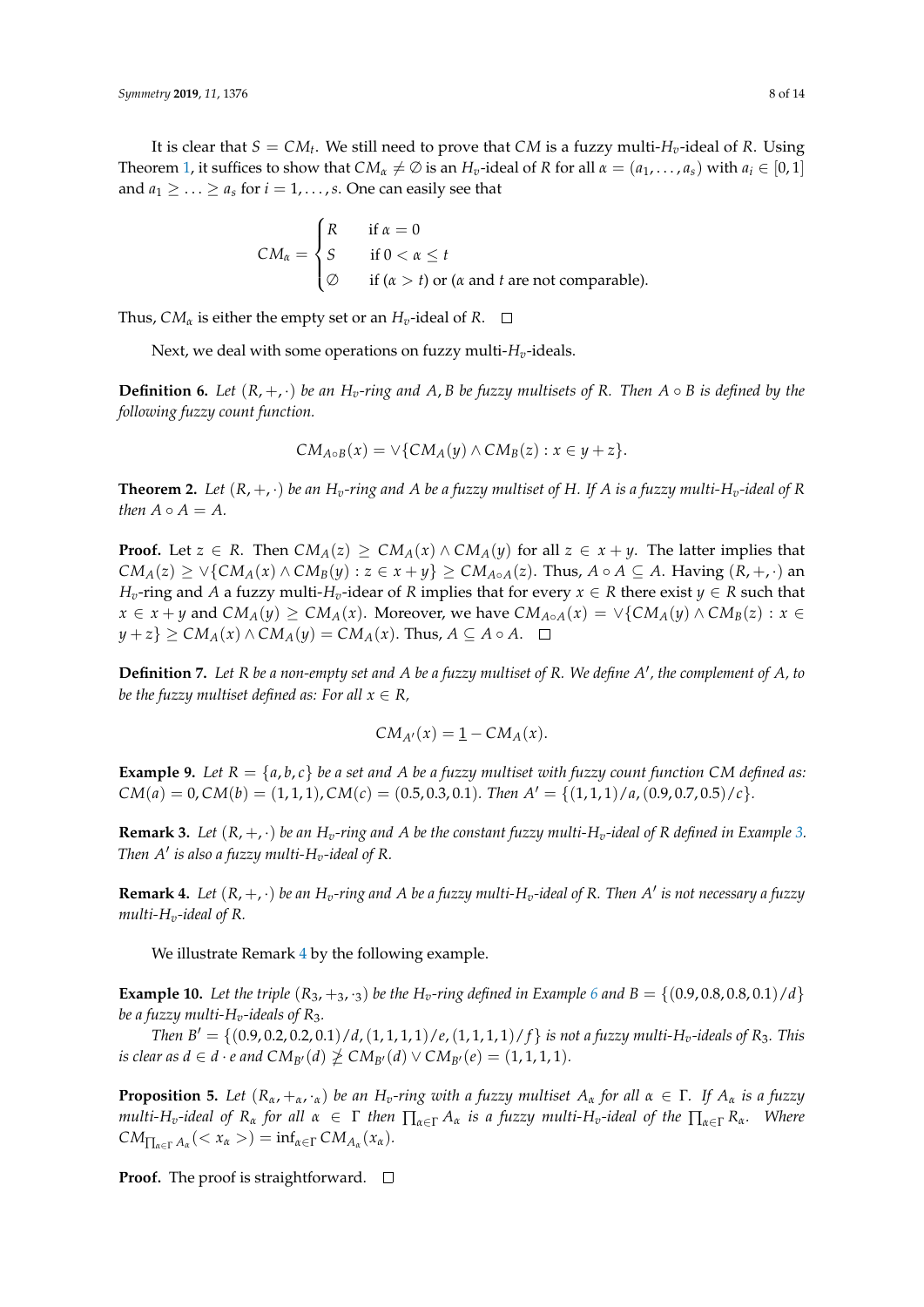We present an example when  $|\Gamma| = 2$ .

**Example 11.** Let  $(R_1, +_1, \cdot_1)$  be the  $H_v$ -ring presented in Example [4](#page-3-2) and

$$
A = \{(0.8, 0.6, 0.6, 0.1)/0, (0.5, 0.4, 0.4)/1\}
$$

*be a fuzzy multi-H<sub>v</sub>-ideal of R<sub>1</sub>. Then*  $A \times A$  *given by:* 

$$
\{(0.8, 0.6, 0.6, 0.1)/(0, 0), (0.5, 0.4, 0.4)/(0, 1), (0.5, 0.4, 0.4)/(1, 0), (0.5, 0.4, 0.4)/(1, 1)\}
$$

*is a fuzzy multi-H<sub>v</sub>-ideal of*  $R_1 \times R_1$ *.* 

The next two propositions discuss the strong homomorphic image and pre-image of a fuzzy multi-*Hv*-ideal.

<span id="page-8-0"></span>**Proposition 6.** Let  $(R_1, +_1, \cdot_1)$ ,  $(R_2, +_2, \cdot_2)$  be  $H_v$ -rings, A be a fuzzy multiset of  $R_1$  and  $f: R_1 \to R_2$  be *a surjective strong homomorphism. If A is a fuzzy multi-Hv-ideal of R*<sup>1</sup> *then f*(*A*) *is a fuzzy multi-Hv-ideal of R*2*.*

**Proof.** Let  $y_1, y_2 \in R_2$  and  $y_3 \in y_1 +_2 y_2$ . Since  $f^{-1}(y_1) \neq \emptyset$  and  $f^{-1}(y_2) \neq \emptyset$ , it follows that there exist  $x_1, x_2 \in R_1$  such that  $CM_A(x_1) = \bigvee_{f(x)=y_1} CM_A(x)$  and  $CM_A(x_2) = \bigvee_{f(x)=y_2} CM_A(x)$ . Having *f* a homomorphism implies that  $y_3 \in f(x_1) + f(x_2) = f(x_1 + f(x_2))$ . The latter implies that there exists  $x_3 \in x_1 + x_2$  such that  $y_3 = f(x_3)$ . Since *A* is a fuzzy multi- $H_v$ -ideal of  $R_1$ , it follows that  $CM_{f(A)}(y_3) \geq CM_A(x_3) \geq CM_A(x_1) \wedge CM_A(x_2) = CM_{f(A)}(y_1) \wedge CM_{f(A)}(y_2)$ . We prove now Condition 2 of Definition [4](#page-3-0) and Condition 3 is done similarly. Let  $y, b \in R_2$ . Since  $f^{-1}(y) \neq \emptyset$ and  $f^{-1}(b) \neq \emptyset$  then there exist  $x_1, a \in R_1$  such that  $CM_A(x_1) = \bigvee_{f(x)=y} CM_A(x)$  and  $CM_A(a) =$  $\bigvee_{f(x)=b} CM_A(x)$ . Having *A* a fuzzy multi-*H*<sub>*v*</sub>-ideal of *R*<sub>1</sub> implies that there exist  $x_2 \in R_1$  with *x*<sub>1</sub> ∈ *a* +<sub>1</sub> *x*<sub>2</sub> and *CM<sub>A</sub>*(*x*<sub>2</sub>) ≥ *CM<sub>A</sub>*(*x*<sub>1</sub>) ∧ *CM<sub>A</sub>*(*a*). Since *f* is a strong homomorphism, it follows that  $y = f(x_1) \in f(x_2) +_2 b$  and  $CM_{f(A)}(f(x_2)) \geq CM_A(x_2) \geq CM_A(x_1) \wedge CM_A(a) = CM_{f(A)}(y) \wedge$ *CM*<sub>*f*(*A*)</sub>(*b*). We prove now Condition [4](#page-3-0) of Definition 4 for *f*(*A*). Let *y*<sub>1</sub>, *y*<sub>2</sub> ∈ *R*<sub>2</sub> and *y*<sub>3</sub> ∈ *y*<sub>1</sub> ·2 *y*<sub>2</sub>. Since  $f^{-1}(y_1) \neq \emptyset$  and  $f^{-1}(y_2) \neq \emptyset$ , it follows that there exist  $x_1, x_2 \in R_1$  such that  $CM_A(x_1) =$  $\bigvee_{f(x)=y_1} CM_A(x)$  and  $CM_A(x_2) = \bigvee_{f(x)=y_2} CM_A(x)$ . Having  $f$  a strong homomorphism implies that  $y_3 \in f(x_1) \cdot_2 f(x_2) = f(x_1 \cdot_1 x_2)$ . The latter implies that there exists  $x_3 \in x_1 \cdot_1 x_2$  such that  $y_3 = f(x_3)$ . Since *A* is a fuzzy multi-*H*<sub>*v*</sub>-ideal of *R*<sub>1</sub>, it follows that  $CM_{f(A)}(y_3) \ge CM_A(x_3) \ge$ *CM*<sup>*A*</sup>(*x*<sub>1</sub>) ∨ *CMA*(*x*<sub>2</sub>) = *CM*<sub>*f*(*A*)</sub>(*y*<sub>1</sub>) ∨ *CM*<sub>*f*(*A*)</sub>(*y*<sub>2</sub>).

**Proposition 7.** Let  $(R_1, +_1, \cdot_1)$ ,  $(R_2, +_2, \cdot_2)$  be  $H_v$ -rings, B be a fuzzy multiset of  $R_2$  and  $f: R_1 \to R_2$  be a *surjective strong homomorphism. If B is a fuzzy multi-Hv-ideal of R*<sup>2</sup> *then f* −1 (*B*) *is a fuzzy multi-Hv-ideal of R*1*.*

**Proof.** Let  $x_1, x_2 \in R_1$  and  $x_3 \in x_1 +_1 x_2$ . Then  $CM_{f^{-1}(B)}(x_3) = CM_B(f(x_3))$ . Having  $f(x_3) \in f(x_1 +_1 x_2)$ .  $f(x_2) = f(x_1) + f(x_2)$  implies that  $CM_{f^{-1}(B)}(x_3) = CM_B(f(x_3)) \ge CM_B(f(x_1)) \wedge CM_B(f(x_2)) =$ *CM*<sub>*f*<sup>-1</sup>(*B*)</sub>(*x*<sub>1</sub>) ∧ *CM*<sub>*f*<sup>-1</sup>(*B*)</sub>(*x*<sub>2</sub>). We prove now Condition 2 of Definition [4](#page-3-0) and Condition 3 is done similarly. Let  $x, a \in R_1$ . Having  $y = f(x), b = f(a) \in R_2$  and *B* a fuzzy multi-hypergroup of  $R_2$  implies that there exist *z* ∈ *R*<sub>2</sub> such that *y* ∈ *b* +<sub>2</sub> *z* and *CM*<sub>*B*</sub>(*z*) ≥ *CM*<sub>*B*</sub>(*y*) ∧ *CM*<sub>*B*</sub>(*b*). Since *f* is a surjective strong homomorphism, it follows that there exist  $w \in R_1$  such that  $f(w) = z$  and  $x \in a +_1 w$ . We get now that  $CM_{f^{-1}(B)}(w) = CM_B(z) \geq CM_B(y) \wedge CM_B(b) = CM_{f^{-1}(B)}(x) \wedge CM_{f^{-1}(B)}(a)$ . To prove Condition 4 for  $f^{-1}(B)$ , let *x*<sub>3</sub> ∈ *x*<sub>1</sub> ·<sub>1</sub> *x*<sub>2</sub>. Then  $f(x_3) \in f(x_1) \cdot_2 f(x_2)$ . Having  $CM_{f^{-1}(B)}(x_3) =$  $CM_B(f(x_3)) \geq CM_B(f(x_1)) \vee CM_B(f(x_2)) = CM_{f^{-1}(B)}(x_1) \vee CM_{f^{-1}(B)}(x_2)$  completes the proof.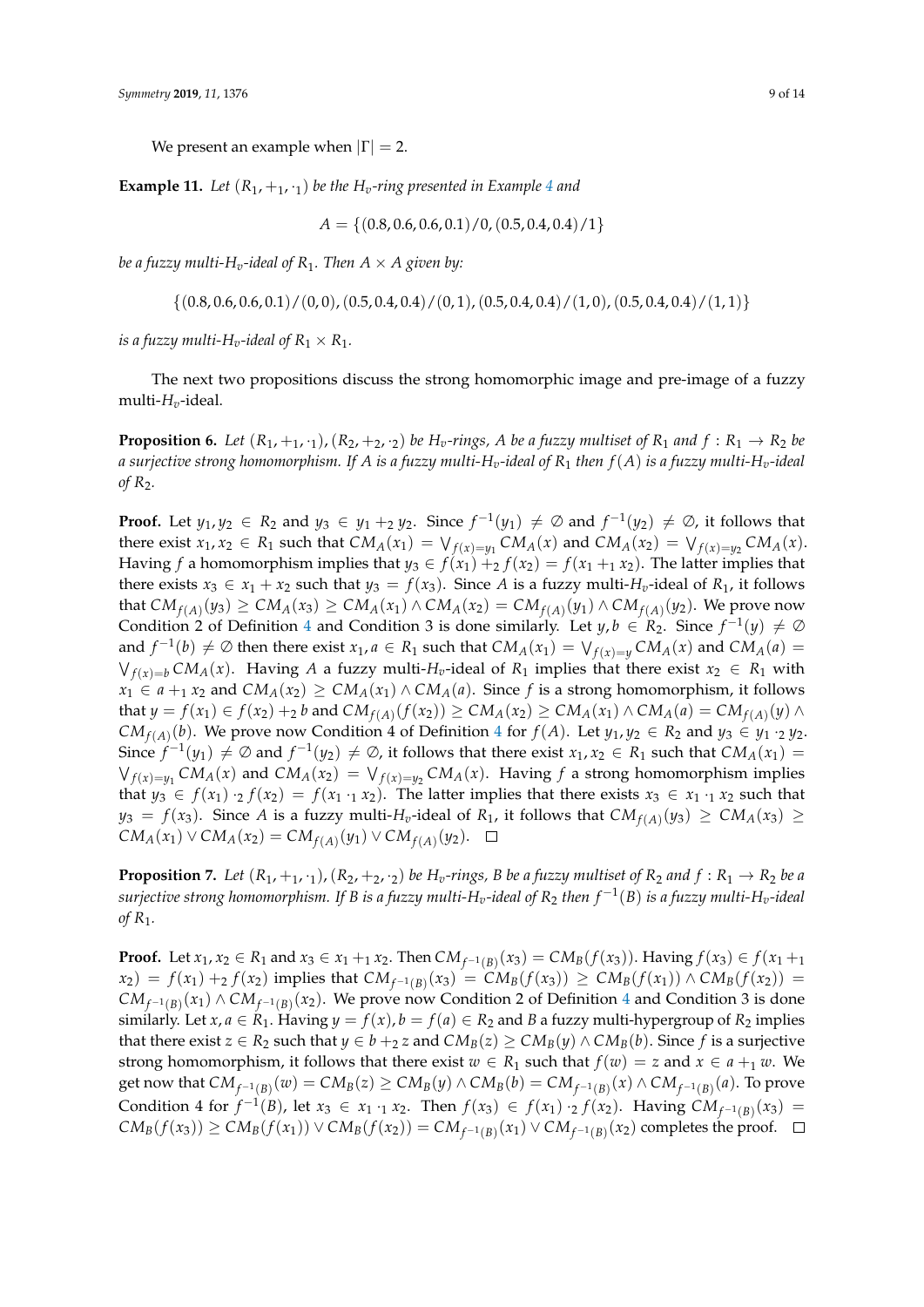<span id="page-9-0"></span>**Corollary 2.** Let  $(R, +, \cdot)$  be an  $H_v$ -ring with fundamental relation  $\gamma^*$  and A be a fuzzy multiset of R. If A is *a fuzzy multi-Hv-ideal of R then B is a fuzzy multi-Hv-ideal of* (*R*/*γ* ? , ⊕, )*. Where*

$$
CM_B(\gamma^*(x)) = \bigvee_{\alpha \in \gamma^*(x)} CM_A(\alpha).
$$

**Proof.** Let *A* be a fuzzy multi-*H*<sub>*v*</sub>-ideal of *R* and  $f : R \to R/\gamma^*$  be the map defined by  $f(x) = \gamma^*(x)$ . Then *f* is a surjective homomorphism. Proposition [6](#page-8-0) asserts that  $f(A)$  is a fuzzy multi- $H_v$ -ideal of  $R/\gamma^*$  where

$$
CM_{f(A)}(\gamma^*(x)) = \bigvee_{f(\alpha) = \gamma^*(x)} CM_A(\alpha) = \bigvee_{\alpha \in \gamma^*(x)} CM_A(\alpha) = CM_B(\gamma^*(x)).
$$

Therefore, *B* is a fuzzy multi- $H_v$ -ideal of  $(R/\gamma^*, \oplus, \odot)$ .

<span id="page-9-1"></span>**Definition 8.** Let  $(R, +, \cdot)$  be a ring. A fuzzy multiset A (with fuzzy count function  $CM_A$ ) over R is a fuzzy *multi-ideal of R if for all*  $x, y \in R$ *, the following conditions hold.* 

1.  $CM_A(x) \wedge CM_A(y) \leq CM_A(x+y)$  *for all*  $x, y \in R$ *;* 

2. 
$$
CM_A(-x) \ge CM_A(x)
$$
 for all  $x \in R$ ;

3.  $CM_A(x) \vee CM_A(y) \leq CM_A(x \cdot y)$  *for all*  $x, y \in R$ *.* 

<span id="page-9-2"></span>**Proposition 8.** Let  $(R, +, \cdot)$  be an  $H_v$ -ring with fundamental relation  $\gamma^*$  and A be a fuzzy multiset of R. If A is a fuzzy multi-H<sub>v</sub>-ideal of R then B is a fuzzy multi-ideal of the ring  $(R/\gamma^\star,\oplus,\odot)$ . Where

$$
CM_B(\gamma^*(x)) = \bigvee_{\alpha \in \gamma^*(x)} CM_A(\alpha).
$$

**Proof.** Corollary [2](#page-9-0) asserts that Conditions 1 and 3 of Definition [8](#page-9-1) are satisfied. We need to prove Condition 2. Having  $(R/\gamma^*, \oplus, \odot)$  a ring implies that there exist a zero element, say  $\overline{0}$  such that  $\overline{0} \oplus \gamma^{\star}(x) = \gamma^{\star}(x) \oplus \overline{0} = \gamma^{\star}(x)$  and  $\overline{0} \odot \gamma^{\star}(x) = \gamma^{\star}(x) \odot \overline{0} = \overline{0}$  for all  $\gamma^{\star}(x) \in R/\gamma^{\star}$ . Having B a fuzzy multi-*H<sub>v</sub>*-ideal of  $(R/\gamma^{\star}, \oplus, \odot)$  implies that  $CM_B(\overline{0}) \geq CM_B(\gamma^{\star}(x))$  for all  $\gamma^{\star}(x) \in R/\gamma^{\star}$ . Since  $(R/\gamma^*, \oplus, \odot)$  a ring, it follows that for every  $\gamma^*(x) \in R/\gamma^*$  there exist  $-\gamma^*(x) \in R/\gamma^*$  with  $-\gamma^*(x) \oplus \gamma^*(x) = \overline{0}$ . Having *B* a fuzzy multi-*H<sub>v</sub>*-ideal of  $(R/\gamma^*, \oplus, \odot)$  and using Condition 2 of Definition [4](#page-3-0) implies that for  $\gamma^*(x)$  and  $\overline{0}$  there exists  $\gamma^*(y)$  such that  $\overline{0} \in \gamma^*(x) \oplus \gamma^*(y)$  and  $CM_B(\gamma^*(y)) \geq CM_B(\overline{0}) \wedge CM_B(\gamma^*(x)) = CM_B(\gamma^*(x))$ . It is clear that  $\gamma^*(y) = -\gamma^*(x)$ .

**Example 12.** Let  $(R_3, +_3, \cdot_3)$  be the  $H_v$ -ring presented in Example [6.](#page-4-1) One can easily see that the fundamental *ring*  $R_3/\gamma^* = \{\gamma^*(d), \gamma^*(e)\}\$ and is isomorphic to the ring of integers under standard addition and *multiplication modulo* 2*. Using Proposition [8,](#page-9-2) we get that* {(0.9, 0.7, 0.6, 0.6, 0.1)/*γ* ? (*d*)} *is a fuzzy multi-ideal of*  $R_3/\gamma^*$ .

#### **4. Generalized Fuzzy Multi-***Hv***-Ideal**

In this section, we generalize the notion of fuzzy multi-*Hv*-ideal defined in Section 3 to generalized fuzzy multi-*Hv*-ideal, investigate its properties, and present some examples.

**Notation 3.** *Let A be a fuzzy multiset of a non-empty set R with a fuzzy count function CM. We say that:*

*1.*  $x_t \in CM$  when  $CM(x) \geq t$ ,

- 2.  $x_t \in qCM$  when  $CM(x) + t \geq 1$ ,
- *3.*  $x_t \in ∨qCM$  when  $x_t \in CM$  or  $x_t \in qCM$ ,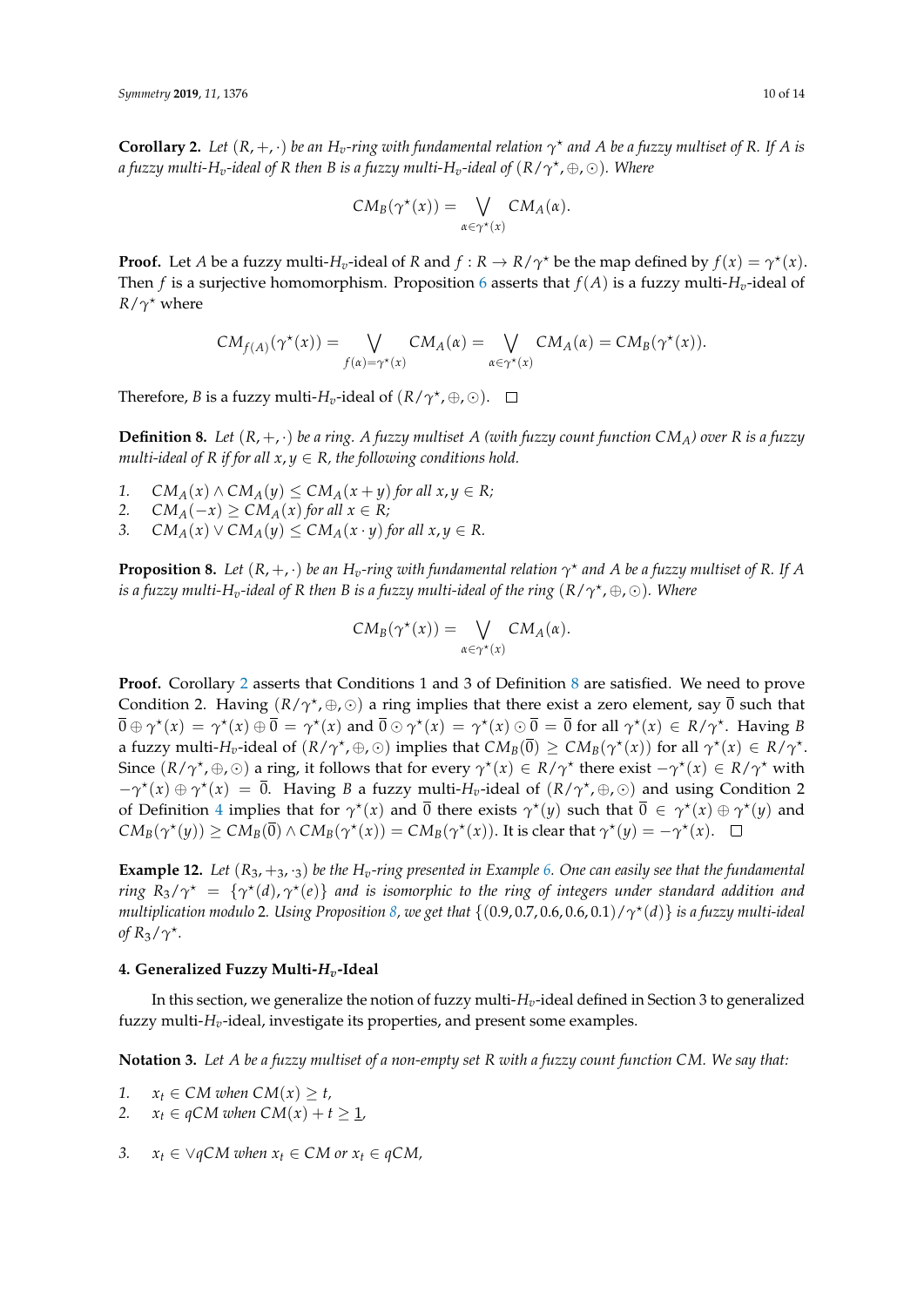*4.*  $0.5 = (0.5, \ldots, 0.5)$ ) *where*

> $\frac{1}{\text{s times}}$ *s times*

> > $s = \max\{k \in \mathbb{N} : CM_A(y) = (\mu_A^1(y), \mu_A^2(y), \ldots, \mu_A^k(y)), \mu_A^k(y) \neq 0, y \in R\}.$

<span id="page-10-2"></span>**Definition 9.** Let  $(R, +, \cdot)$  be an  $H_v$ -ring. A fuzzy multiset A (with fuzzy count function CM) over R is an  $(∈, ∈ ∨q)$ -fuzzy multi-H<sub>v</sub>-ideal of R if for all  $x, y ∈ R, 0 ≤ t, r ≤ 1$ , the following conditions hold.

- *1.*  $x_t$  ∈ *CM,*  $y_r$  ∈ *CM* implies  $z_{t \wedge r}$  ∈  $\vee$  *qCM* for all  $z$  ∈  $x + y$ ;
- *2.*  $x_t$  ∈ *CM,*  $a_r$  ∈ *CM implies*  $y_{t \wedge r}$  ∈  $\vee$  *qCM for some*  $y$  ∈ *R* with  $x$  ∈  $a + y$ ;
- *3.*  $x_t \in CM$ ,  $a_r \in CM$  implies  $z_{t \wedge r} \in \sqrt{q}CM$  for some  $z \in R$  with  $x \in z + a$ ;<br>
4.  $y_t \in CM$ ,  $x \in R$  implies  $z_t \in \sqrt{q}CM$  for all  $z \in x \cdot y$
- $y_t \in CM$ ,  $x \in R$  *implies*  $z_t \in \forall q CM$  *for all*  $z \in x \cdot y$  $(x<sub>t</sub> ∈ CM, y ∈ R implies z<sub>t</sub> ∈ ∨ qCM for all z ∈ x ⋅ y)$ .

<span id="page-10-0"></span>**Remark 5.** *Let*  $(R, +, \cdot)$  *be an*  $H_v$ *-ring and A a fuzzy multiset of R. If A is a fuzzy multi-H<sub>v</sub>-ideal of R then A* is an  $(\in, \in \vee q)$ -fuzzy multi-H<sub>v</sub>-ideal of R.

**Example 13.** Let  $(R, +, \cdot)$  be any  $H_v$ -ring. Then the constant fuzzy multiset of R is an  $(\in, \in \forall q)$ -fuzzy *multi-H<sub>v</sub>*-ideal of R.

**Example 1[4.](#page-3-2)** Let  $(R_1, +_1, 1)$  be the H<sub>v</sub>-ring presented in Example 4. Having A =  $\{(0.8, 0.6, 0.6, 0.1)/0, (0.5, 0.4, 0.4)/1\}$  *is a fuzzy multi-H<sub>v</sub>-ideal of*  $R_1$  *implies that*  $A =$  $\{(0.8, 0.6, 0.6, 0.1)/0, (0.5, 0.4, 0.4)/1\}$  *is an*  $(\in, \in \vee q)$ *-fuzzy multi-H<sub>v</sub>-ideal of R*<sub>1</sub>*.* 

The converse of Remark [5](#page-10-0) does not always hold. We illustrate this idea by the following example.

| $^{+}$           | а                | b            | $\cal C$              | $\boldsymbol{d}$ |
|------------------|------------------|--------------|-----------------------|------------------|
| $\mathfrak a$    | а                | b            | C                     | $\boldsymbol{d}$ |
| b                | b                | ${a,b}$      | d                     | $\mathcal C$     |
| $\cal C$         | $\mathcal C$     | d            | $\{a,c\}$             | b                |
| d                | $\boldsymbol{d}$ | $\cal C$     | $\boldsymbol{b}$      | ${a,d}$          |
|                  |                  |              |                       |                  |
|                  | а                | b            | $\mathcal{C}_{0}^{2}$ | d                |
| а                | а                | а            | а                     | а                |
| $\boldsymbol{b}$ | а                | b            | b                     | b                |
| $\mathcal C$     | $\boldsymbol{a}$ | $\mathcal C$ | $\mathcal C$          | C                |
| d                | а                | d            | d                     | $\boldsymbol{d}$ |
|                  |                  |              |                       |                  |

<span id="page-10-3"></span>**Example 15.** *Let*  $(R, +, \cdot)$  *be the*  $H_v$ *-ring defined by the following tables:* 

*One can easily see that*

 $A = \{(0.7, 0.6, 0.5)/a, (0.9, 0.8, 0.8)/b, (0.9, 0.8, 0.8)/c, (0.9, 0.8, 0.8)/d\}$ 

*is an*  $(\epsilon, \epsilon \vee q)$ -fuzzy multi-H<sub>v</sub>-ideal of R but not a fuzzy multi-H<sub>v</sub>-ideal of R. This is clear as  $a \in a \cdot b$  but  $CM_A(a) \not\geq CM_A(a) \vee CM_A(b)$ .

<span id="page-10-1"></span>**Proposition 9.** Let  $t = (t_1, ..., t_k)$ ,  $s = (s_1, ..., s_p)$  with  $t_1 \ge ... \ge t_k$  and  $s_1 \ge ... \ge s_p$ . If  $t < s$  then *there exists*  $r = (r_1, \ldots, r_m)$  *such that*  $t < r < s$ *.*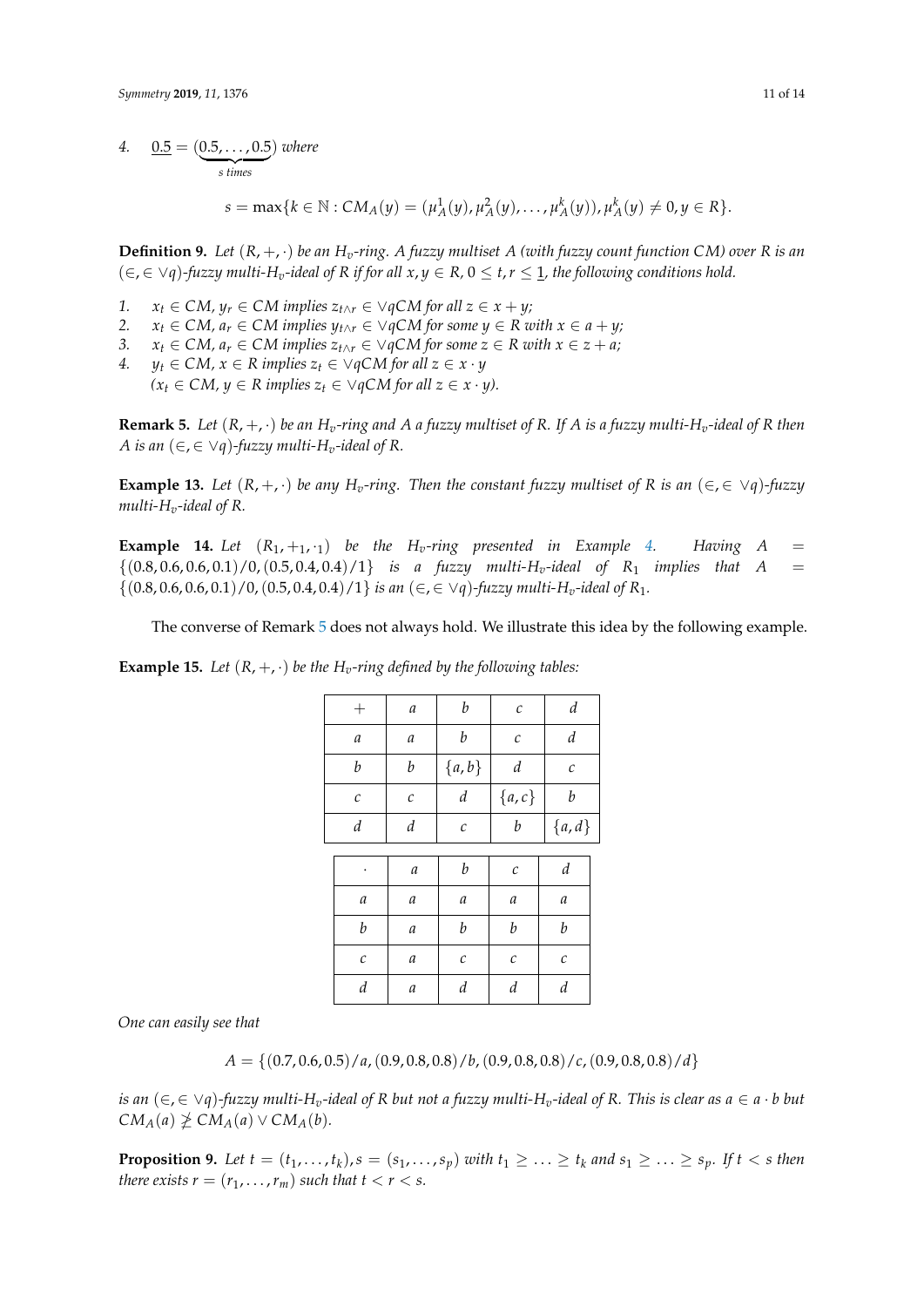**Proof.** We have the following cases:

Case  $k < p$ . Take  $r = (s_1, ..., s_p, \frac{s_{p+1}}{2})$  $\frac{1}{2}$ ).

Case  $k = p$ . Then there exists  $i \in \{1, ..., k\}$  with  $t_i < s_i$ . Since  $s_i$ ,  $t_i$  are real numbers, it follows that there exists a real number  $r_i$  with  $t_i < r_i < s_i$ . By taking  $r = (t_1, \ldots, t_{i-1}, r_i, r_i \wedge s_{i+1}, \ldots, r_i \wedge s_k)$ , we get that  $t < r < s$ .  $\Box$ 

<span id="page-11-0"></span>**Theorem 3.** *Let* (*R*, +, ·) *be an Hv-ring, A a fuzzy multiset of R with fuzzy count function CM, and for all*  $x \in R$ ,  $CM(x)$  *and* 0.5 *are comparable. If A is an* ( $\in$ , $\in$   $\vee$ *q*)*-fuzzy multi-H<sub><i>v*</sub>-ideal of *R then the following conditions hold:*

 $(A)$  *CM*(*x*) ∧ *CM*(*y*) ∧ 0.5 ≤ *CM*(*z*) *for all z* ∈ *x* + *y*;

*(b)* For all  $x, a ∈ R$  there exists  $y ∈ R$  such that  $x ∈ a + y$  and

$$
CM(a) \wedge CM(x) \wedge \underline{0.5} \le CM(y).
$$

*(c)* For all  $x, a$  ∈ R there exists  $z$  ∈ R such that  $x$  ∈  $z$  +  $a$  and

$$
CM(a) \wedge CM(x) \wedge 0.5 \leq CM(z).
$$

*(d)* For all  $z \in x \cdot y$ , CM( $y$ ) ∧ 0.5 ≤ CM( $z$ ) and CM( $x$ ) ∧ 0.5 ≤ CM( $z$ ).

**Proof.** It suffices to show that  $(1) \rightarrow (a)$ ,  $(2) \rightarrow (b)$ ,  $(3) \rightarrow (c)$ , and  $(4) \rightarrow (d)$ .

**(1)**  $\rightarrow$  **(a):** Let *x*, *y*  $\in$  *R*. Since each of *CM*(*x*), *CM*(*y*) are comparable with 0.5, we can consider the cases:  $CM(x) \wedge CM(y) < 0.5$  and  $CM(x) \wedge CM(y) \ge 0.5$ .

For the case  $CM(x) \wedge CM(y) < 0.5$ , suppose that there exists  $z \in x + y$  with  $CM(z) < CM(x) \wedge$ *CM*(*y*) ∧ <u>0.5</u>. We get that *CM*(*z*) < *CM*(*x*) ∧ *CM*(*y*). Proposition [9](#page-10-1) asserts that there exists *r* with  $CM(z) < r < CM(x) \land CM(y)$ . The latter implies that  $x_r, y_r \in CM$  and  $z \notin CM$ . Moreover, having  $CM(z) + r < 0.5 + r \leq 1$  implies that  $z \notin qCM_r$ . We get that  $z_r \notin \forall qCM$  which contradicts (1).

For the case  $CM(x) \wedge CM(y) \geq 0.5$ , suppose that there exists  $z \in x + y$  with  $CM(z) < CM(x) \wedge$ *CM*(*y*) ∧ <u>0.5</u>. We get that  $x_{0.5}$ ,  $y_{0.5}$  ∈ *CM* and *CM*(*z*) < 0.5. It is clear that  $z_{0.5}$  ∉ ∨*qCM* which contradicts (1).

**(2)**  $\rightarrow$  **(b):** Let *x*, *a*  $\in$  *R*. Since each of *CM*(*x*), *CM*(*a*) are comparable with 0.5, we can consider the cases:  $CM(x) \wedge CM(a) < 0.5$  and  $CM(x) \wedge CM(a) \geq 0.5$ .

For the case  $CM(x) \wedge CM(a) < 0.5$ , suppose that for all  $y \in R$  with  $x \in a + y$  we have  $CM(x) \wedge$  $CM(a) = CM(x) \wedge CM(a) \wedge 0.5 > CM(y)$ . Proposition [9](#page-10-1) asserts that there exists *r* with  $CM(y) < r <$  $CM(x) \wedge CM(a)$ . It is clear that  $x_r, y_r \in CM$  and  $y_r \notin \vee qCM$ . The latter contradicts (2).

**(3)**  $\rightarrow$  **(c):** This case is done in a similar manner to that of **(2)**  $\rightarrow$  **(b)**.

**(4)**  $\rightarrow$  **(d)**: Let *x*, *y*  $\in$  *R*. Since *CM*(*y*) is comparable with 0.5, we can consider the cases: *CM*(*y*)  $\lt$ 0.5 and *CM*( $y$ )  $\geq$  0.5.

For the case  $CM(y) < 0.5$ , suppose that there exists  $z \in x \cdot y$  with  $CM(z) < CM(y) \wedge 0.5 < CM(y)$ . Proposition [9](#page-10-1) asserts that there exists *r* with  $CM(z) < r < CM(y)$ . Then  $y_r \in CM$  and  $z_r \notin \forall qCM$ which contradicts (4).

For the case *CM*(*y*)  $\geq$  <u>0.5</u>, suppose that there exists *z* ∈ *x* · *y* with *CM*(*z*) < *CM*(*y*)  $\land$  <u>0.5</u> ≤ <u>0.5</u>. Then *y*<sub>0.5</sub> ∈ *CM* and  $z_{0.5} \notin \sqrt{q}CM$  which contradicts (4).  $\Box$ 

<span id="page-11-1"></span>**Remark 6.** *Theorem [3](#page-11-0) can be used only when CM*(*x*) *and* 0.5 *are comparable. Otherwise, we should use Definition [9.](#page-10-2)*

Note that according to Remark [6,](#page-11-1) we can not use Theorem [3](#page-11-0) to the fuzzy multiset given in Example [5](#page-4-2) as  $CM_A(0) = (0.9, 0.7, 0.6, 0.6, 0.1)$  is not comparable with  $0.5 = (0.5, 0.5, 0.5, 0.5, 0.5)$ .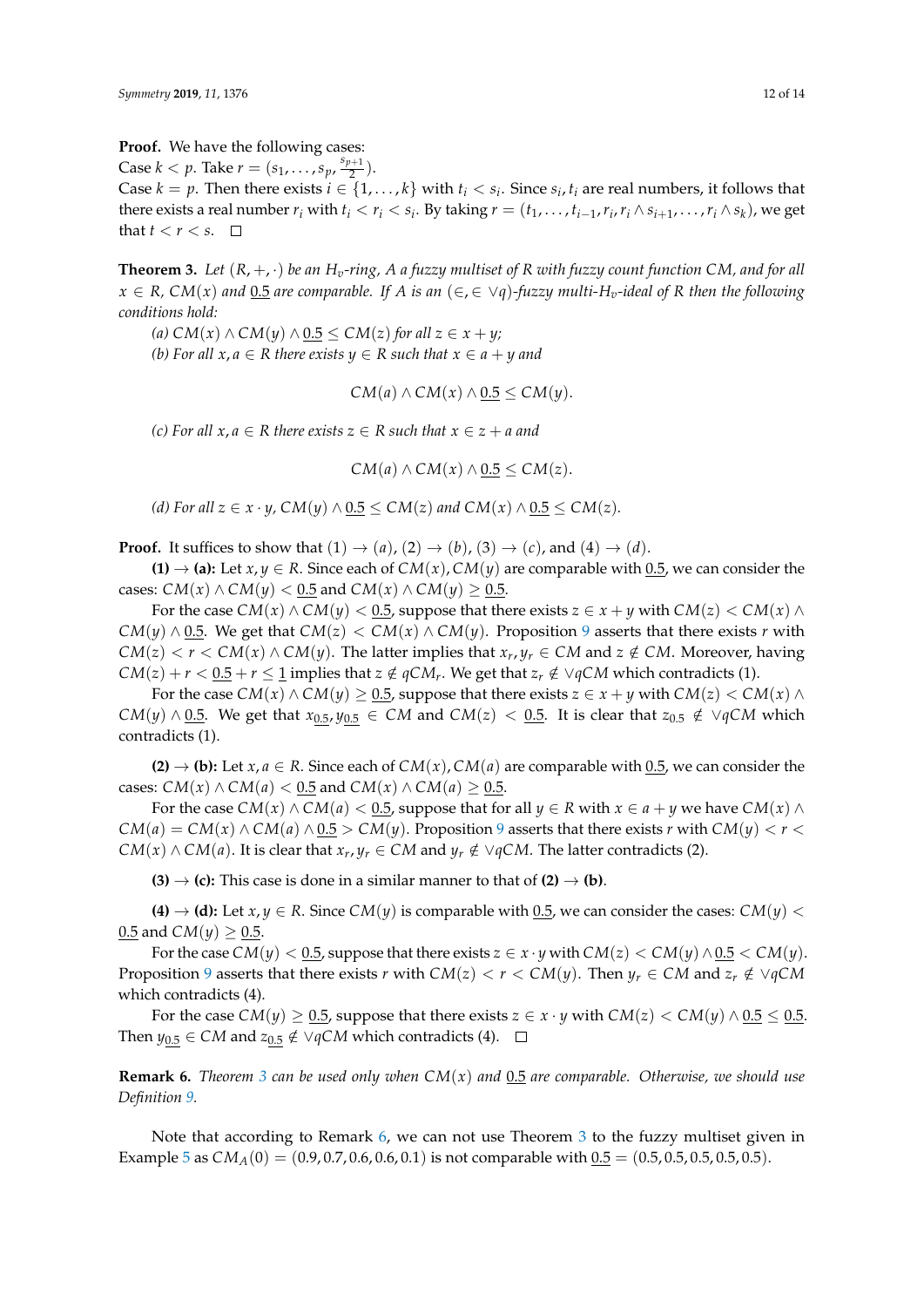**Remark 7.** *In case of fuzzy Hv-ideal of an Hv-ring, the conditions of Theorem [3](#page-11-0) are necessary and sufficient for a fuzzy set to be a fuzzy Hv-ideal (see [\[16\]](#page-13-2)). Whereas in our case (fuzzy multiset), the converse of Theorem [3](#page-11-0) is not always true. (See Example [16.](#page-12-13))*

<span id="page-12-13"></span>**Example 16.** Let  $(R, +, \cdot)$  be the  $H_v$ -ring defined in Example [15](#page-10-3) and let A be the fuzzy multiset of R with *count function CM defined by:*  $CM(a) = (0.7, 0.6, 0.5)$ *,*  $CM(b) = (0.7, 0.5, 0.5)$ *,*  $CM(c) = CM(d) =$  $(0.6, 0.6, 0.6)$ *. Having*  $0.5 = (0.5, 0.5, 0.5)$ *, it is easy to see that Conditions (a), (b), (c), and (d) of Theorem [3](#page-11-0) are satisfied. But A is not an*  $(\infty, \in \vee q)$ *-fuzzy multi-H*<sub>*v*</sub>-ideal of R. By taking  $t = (0.6, 0.6, 0.3)$ *, we get that c*<sub>t</sub> ∈ *CM.* Having  $b \in b \cdot c$ , *CM*(*b*)  $\geq t$  *and CM*(*b*) + *t* = (1.3, 1.1, 0.8)  $\geq \frac{1}{2}$  *implies that Condition 4 of Definition [9](#page-10-2) is not satisfied.*

## **5. Conclusions**

This paper has introduced algebraic hyperstructures of fuzzy multisets, for the first time, in the forms of fuzzy multi-*Hv*-ideals and generalized fuzzy multi-*Hv*-ideals. Several interesting properties related to the new defined notions were investigated and operations on fuzzy multi-*Hv*-ideals were defined and discussed. It is well known that the concept of fuzzy multiset is well established in dealing with many real life problems. As a result, we can deal with real life problems involving the concept of fuzzy multiset with a different perspective.

**Author Contributions:** Conceptualization, M.A.T., S.H.-M. and B.D.; methodology, M.A.T. and S.H.-M.; formal analysis and investigation, M.A.T. and S.H.-M.; resources, M.A.T. and S.H.-M.; writing–original draft preparation, M.A.T.; writing–review and editing, M.A.T. and S.H.-M.; supervision, B.D.; project administration and funding acquisition, S.H.-M.

**Funding:** This research was supported and the APC was funded within the project DZRO K217, supported by the Ministry of Defence in the Czech Republic.

**Conflicts of Interest:** The authors declare no conflict of interest. The funders had no role in the design of the study; in the collection, analyses, or interpretation of data; in the writing of the manuscript, or in the decision to publish the results.

## **References**

- <span id="page-12-0"></span>1. Marty, F. Sur une Generalization de la notion de Group. Available online: [https://www.scienceopen.com/](https://www.scienceopen.com/document?vid=037b45a2-5350-43d4-86e1-39673e906fb5) [document?vid=037b45a2-5350-43d4-86e1-39673e906fb5](https://www.scienceopen.com/document?vid=037b45a2-5350-43d4-86e1-39673e906fb5) (accessed on 10 October 2019)
- <span id="page-12-1"></span>2. Corsini, P. *Prolegomena of Hypergroup Theory*, 2nd ed.; Aviani Editore: Udine, Tricesimo, Italy, 1993.
- <span id="page-12-2"></span>3. Corsini, P.; Leoreanu, V. Applications of hyperstructures theory. In *Advances in Mathematics*; Kluwer Academic Publisher: Dordrecht, The Netherlands, 2003.
- <span id="page-12-3"></span>4. Davvaz, B. *Semihypergroup Theory*; Elsevier-Academic Press: London, UK, 2016; 156p.
- <span id="page-12-4"></span>5. Davvaz, B. *Polygroup Theory and Related Systems*; World Scientific Publishing Co. Pte. Ltd.: Hackensack, NJ, USA, 2013; 200p.
- <span id="page-12-5"></span>6. Davvaz, B.; Leoreanu-Fotea, V. *Hyperring Theory and Applications*; International Academic Press: Palm Harbor, FL, USA, 2007.
- <span id="page-12-6"></span>7. Davvaz, B.; Cristea, I. *Fuzzy Algebraic Hyperstructures*; Studies in Fuzziness and Soft Computing 321; Springer International Publishing: Cham, Switzerland, 2015. [\[CrossRef\]](http://dx.doi.org/10.1007/978-3-319-14762-8)
- <span id="page-12-7"></span>8. Vougiouklis, T. *Hyperstructures and Their Representations*; Hadronic Press Monographs: Palm Harbour, FL, USA, 1994, 180p.
- <span id="page-12-8"></span>9. Hoskova-Mayerova, S.; Chvalina, J. A survey of investigations of the Brno research group in the hyperstructure theory since the last AHA Congress. In Proceedings of the AHA, Brno, Czech Republic, 8–12 November 2008; pp. 71–84.
- <span id="page-12-9"></span>10. Zadeh, L.A. Fuzzy sets. *Inf. Control* **1965**, *8*, 338–353. [\[CrossRef\]](http://dx.doi.org/10.1016/S0019-9958(65)90241-X)
- <span id="page-12-10"></span>11. Yager, R.R. On the theory of bags. *Int. J. Gen. Syst.* **1987**, *13*, 23–37. [\[CrossRef\]](http://dx.doi.org/10.1080/03081078608934952)
- <span id="page-12-11"></span>12. Onasanya, B.O.; Hoskova-Mayerova, S. Multi-fuzzy group induced by multisets. *Ital. J. Pure Appl. Maths* **2019**, *41*, 597–604.
- <span id="page-12-12"></span>13. Al-Tahan, M.; Hoskova-Mayerova, S.; Davvaz, B. Fuzzy multi-polygroups. *J. Intell. Fuzzy Syst.* **2019**, submitted.